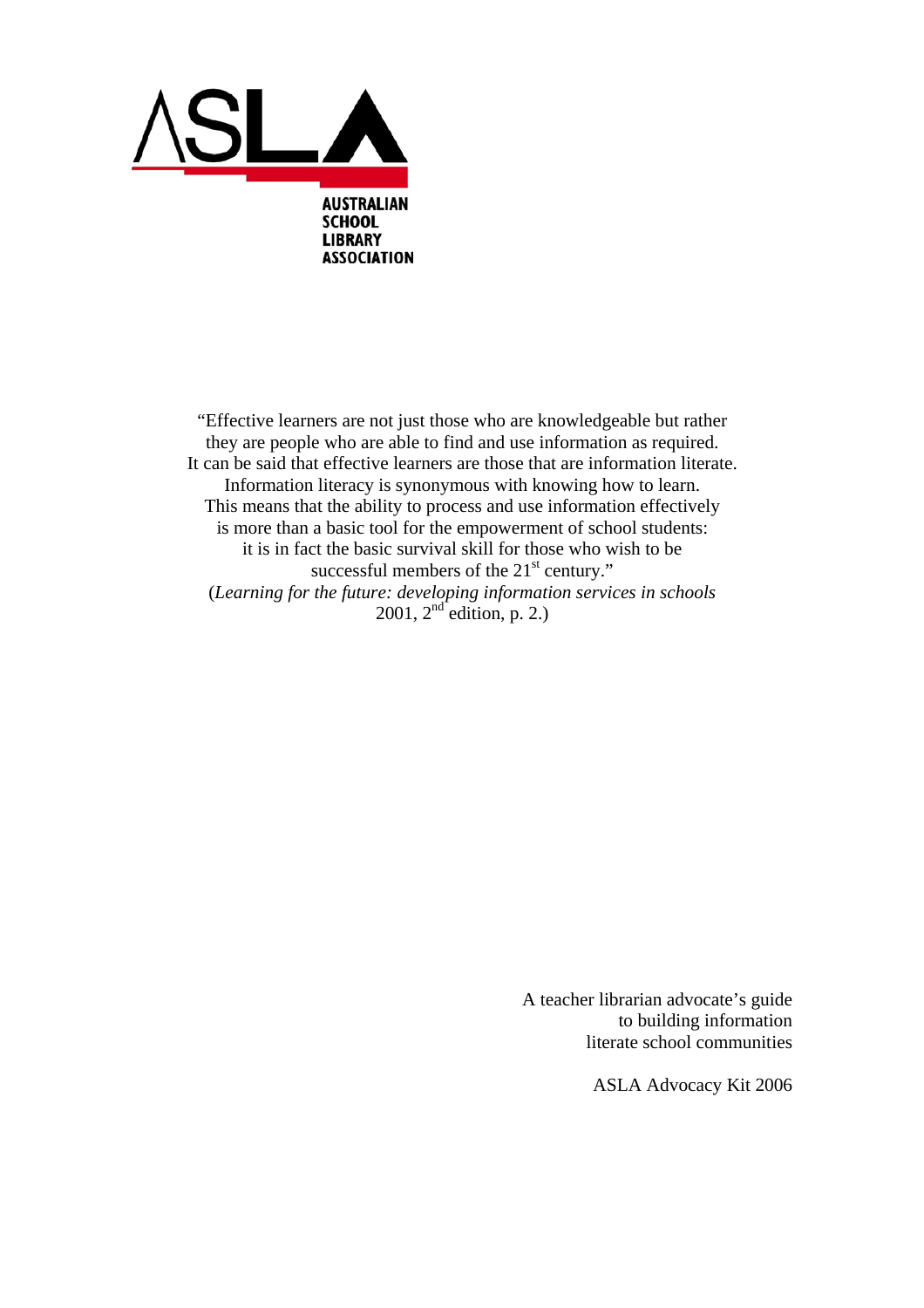# **Contents**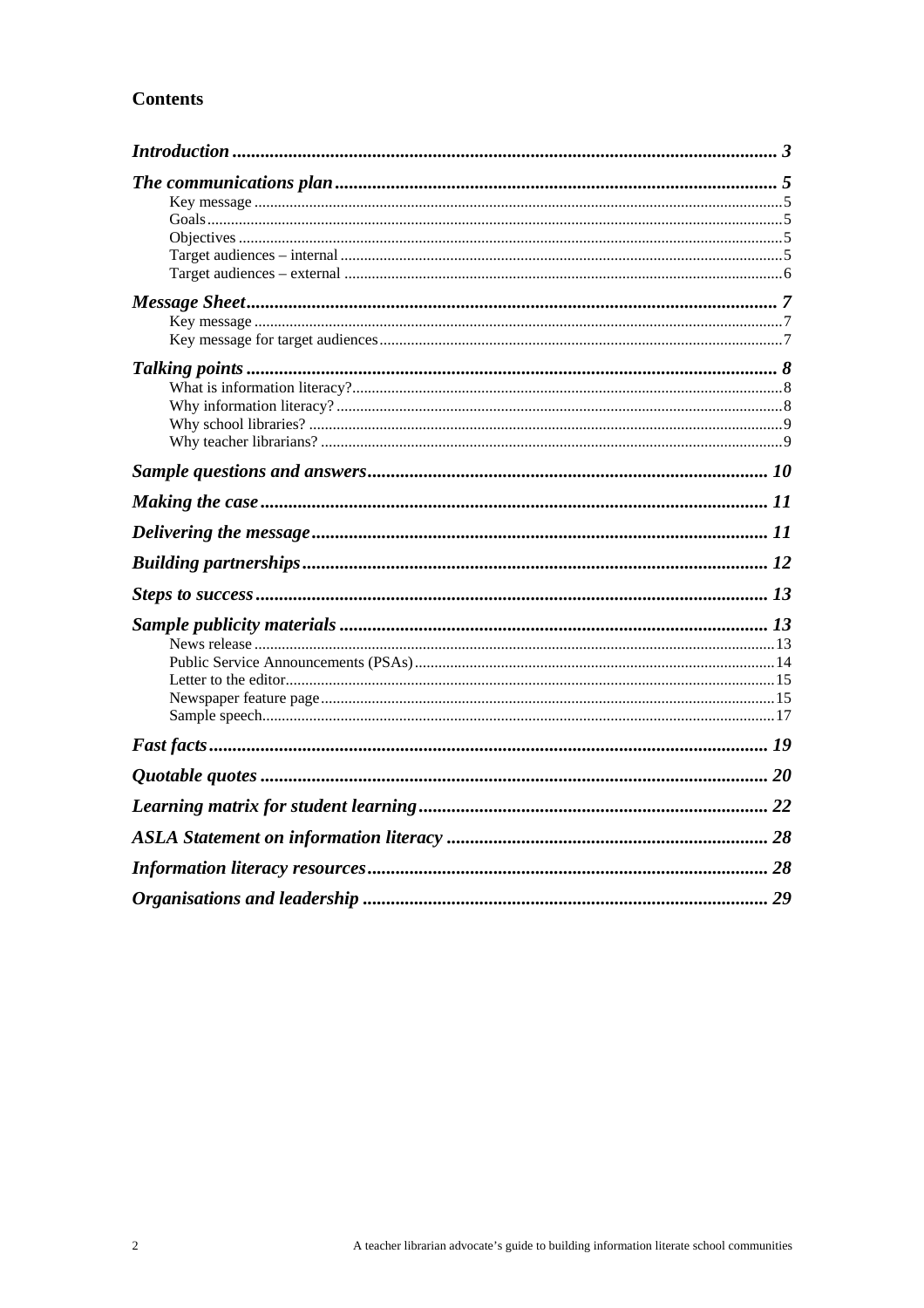### <span id="page-2-0"></span>**Introduction**

You want to invest your money in the shares of a listed company. How can you research its trading history?

Your children want to travel to northern Italy to look up your grandparents' family. How do you find out more about the region?

The teacher suggests your child is hyperactive. Where do you turn for the latest information?

You have written an article for an education magazine. Which agency will provide you with information about copyright?

All of us are faced with making countless decisions each day.

How successful we are depends on a combination of skills known as *information literacy*. Information literacy means more than being able to read or use a computer. It means knowing how to find, evaluate and use the best, most current information available.

'An information literate person recognises when information is needed and can locate, access, evaluate and apply that information.

Information literacy:

• Encompasses the effective use of multiple information technologies and formats

• Enables individuals to develop skills for learning throughout life.

• Supports skills for workplace enterprise and for community participation.'

(Australian Library and Information Association 2003)

As stated in *Learning for the Future,* 'effective learners are not just those who are knowledgeable but rather they are people who are able to find and use information as required. It can be said that effective learners are those that are information literate. Information literacy is synonymous with knowing how to learn. This means that the ability to process and use information effectively is more than a basic tool for the empowerment of school students: it is in fact the basic survival skill for those who wish to be successful members of the 21<sup>st</sup> century' (ASLA & ALIA 2001, p.2).

In recent years the renewed significance of learning throughout life has led to school libraries focusing on information literacy. This is due to lifelong learning or learning for life being recognised as vital in times of fast and pervasive change. In an environment of rapid individual, community and workplace change a static body of knowledge does not equip us with the capability to adapt or thrive and advance. Acknowledgement of the value of information literacy is driven by new technologies, changing patterns of work, globalisation, family and community mobility, and above all the explosion in available information.

The capability to respond to changing information needs is now a critical life skill.

This is the message that teacher librarians and all school library advocates must present if we are to increase support for all school libraries.

This advocacy kit has been adapted, with permission, from the American Library Association's *A library advocate's guide to building information literate communities* [Go to [http://www.ala.org/advocacybucket/informationliteracy.pdf\]](http://www.ala.org/advocacybucket/informationliteracy.pdf) and the Australian Library and Information Association's *A library advocate's guide to building information literate communities* [go to [http://www.alia.org.au/advocacy/literacy.kit.pdf\]](http://www.alia.org.au/advocacy/literacy.kit.pdf).

The adaptation was undertaken by the Executive Officer and Councillors of the Australian School Library Association – Karen Bonanno, Jeff Herd, Michael Kelly and Judy Smith.

Please use this kit as a positive and practical guide to achieving information literacy in your school or community.

Thank you for your support.

Anette Ainsworth ASLA President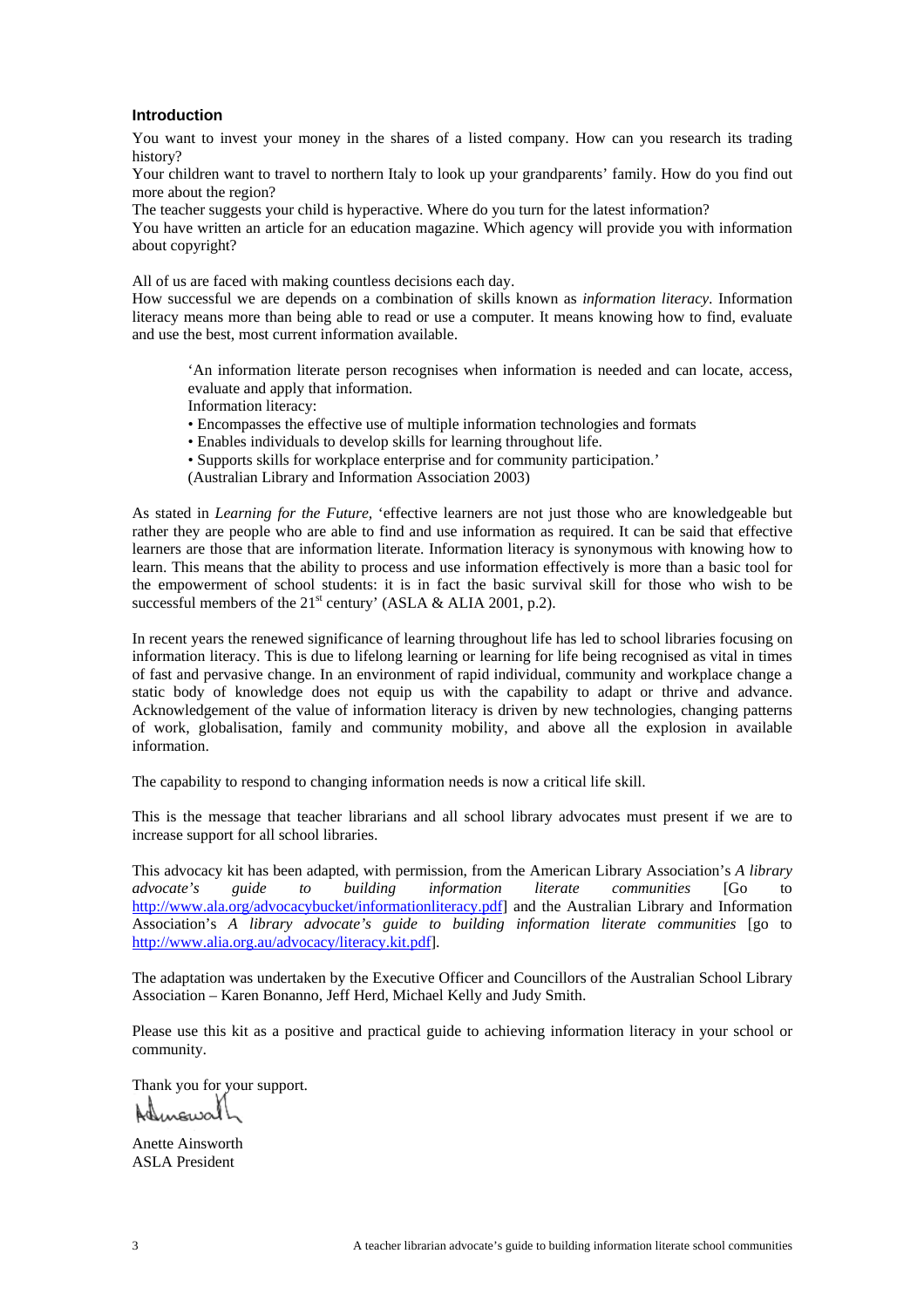References

Australian Library and Information 2003, 'Exploring information literacy meaning', ALIA Information Literacy Forum, ALIA, Canberra, viewed 7 September 2006, Literacy Forum, ALIA, Canberra, viewed 7 September 2006, <http://www.alia.org.au/groups/infolit/debate.topics/29.08.2003.html>

Australian School Library Association & Australian Library Information Association 2001, *Learning for the future: developing information services in schools*, 2nd edition, Curriculum Corporation, Carlton South, Vic.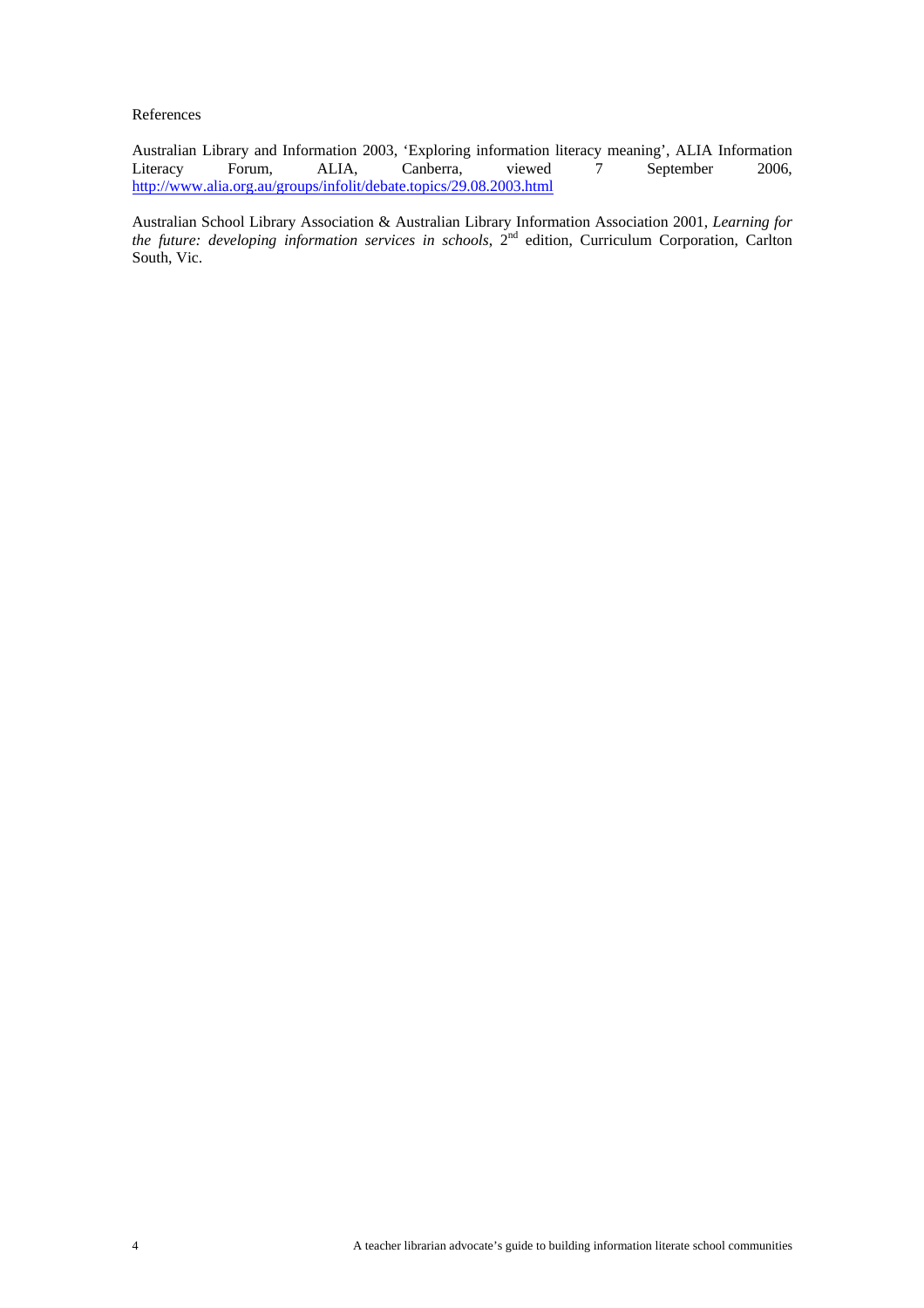### <span id="page-4-0"></span>**The communications plan**

Use this communications plan as a guide in planning your advocacy campaign. Also see the 'Message Sheet' and 'Delivering the message' sections.

## **Key message**

Information literacy is a critical skill in today's information-oriented society. School libraries and teacher librarians can help you find your way.

### **Goals**

A school community enjoys a higher quality of life if school leaders make sound decisions based on quality information, and all stakeholders are informed, aware and involved in the decision making process.

All people have the skills and competencies they need to work effectively in a complex information environment.

Students graduate with the skills and competencies they need to succeed on the job, and they have the capacity to learn throughout their lives.

People of all ages and backgrounds have the resources and skills they need to fully participate in our democracy.

Libraries of all types – public, school, higher education and special – receive increased support as dynamic centres for information literacy and lifelong learning.

Teacher librarians are recognised as information experts and key players in the education process who teach others how to navigate a rich and complex, evolving information/technology environment.

### **Objectives**

Teacher librarians and library advocates will speak out about the critical importance of information literacy skills and the key role of school libraries and teacher librarians.

Schools will expand their programs to include information literacy skills across the curriculum.

Teacher librarians will partner with leaders in government, education, business and other sectors to create models for information literate school communities.

Libraries will expand their reach and involvement in schools, institutions of higher education and the community-at-large.

### **Target audiences – internal**

### **Teacher librarians/library advocates**

Teacher librarians, public librarians, higher education librarians, special, government and corporate librarians, school library administrators, managers and supervisors, frontline personnel, parents & citizens of the school, board members, teachers and other library supporters

### **Key message**

Technology is changing how we live, learn, work and govern. Library advocates must speak out for the importance of information literacy and the critical role of school libraries and teacher librarians.

#### **What we want them to:**

- *Think:* School libraries and teacher librarians have a key role to play in helping school communities become information literate.
	- *Feel:* In today's rich and complex information environment, we have a unique opportunity to demonstrate the value of school libraries and teacher librarians.
- *Do:* Take a leadership role in educating school communities about the importance of information literacy and why teacher librarians and school libraries are essential.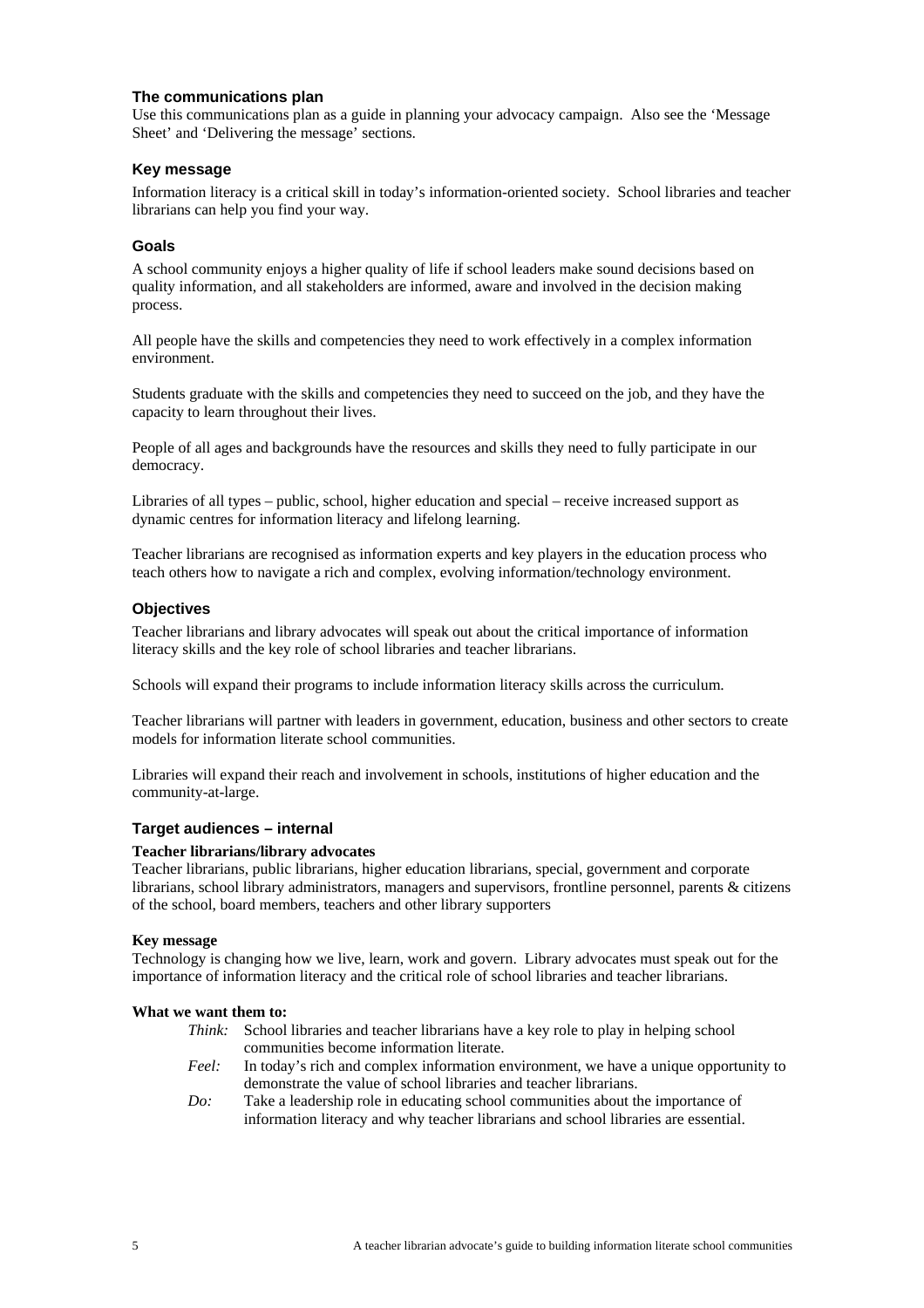## <span id="page-5-0"></span>**Target audiences – external**

### **Education community**

School and education administrators, teachers, boards, parent bodies

### **Key message**

Information literacy is critical if students are to prosper in today's global information society.

### **What do we want them to:**

- *Think:* The school library is essential to the success of our school, students and staff.
- *Feel:* Teacher librarians are key partners in enhancing teaching and learning.
- *Do:* Integrate information literacy into the curriculum. Allocate funds to ensure school libraries are fully equipped and adequately staffed with dual-qualified teacher librarians and support staff to assist students and teachers in becoming effective users of information.

Partner with public libraries to increase information literacy venues throughout the community.

### **Decision makers**

Elected members of government and government officials at the local, state and federal levels with influence or control over school library funding and policies

### **Key message**

Australians of all ages must develop information literacy skills if they are to prosper in the new global information economy. School libraries and teacher librarians are critical to this effort.

### **What we want them to:**

- *Think:* School libraries and teacher librarians are part of the core of our nation's information infrastructure.
- *Feel:* It is important that all children and adults have the resources and skills they need to fully participate in our democracy and global information society.
- *Do:* Increase funding for school libraries, the training of dual-qualified teacher librarians, and support policies that protect the public's right to know in a democratic society.

### **School library users and potential users**

Students, teachers, parents and adult learners

#### **Key message**

Information literacy is a critical life skill in today's information society.

#### **What do we want them to:**

- *Think:* I must become information literate to live successfully in today's information society.
- *Feel:* School libraries and teacher librarians can help my family and I learn this important skill.
- *Do:* Support school and public libraries as essential centres for information literacy and lifelong learning.

#### **Business community**

Chief executive officers, heads of industry and business-related organisations; for example, within the local community

#### **Key message**

Good decisions depend on quality information. Information literacy is critical to a competitive workforce.

### **What we want them to:**

- *Think:* To succeed in the 21<sup>st</sup> century, our businesses must have employees who can find, analyse and use information.
- *Feel:* School librarians are valuable partners in building an information literate school community and workforce.
- *Do:* Work to ensure students graduate with the information literacy skills they need to succeed in the workplace.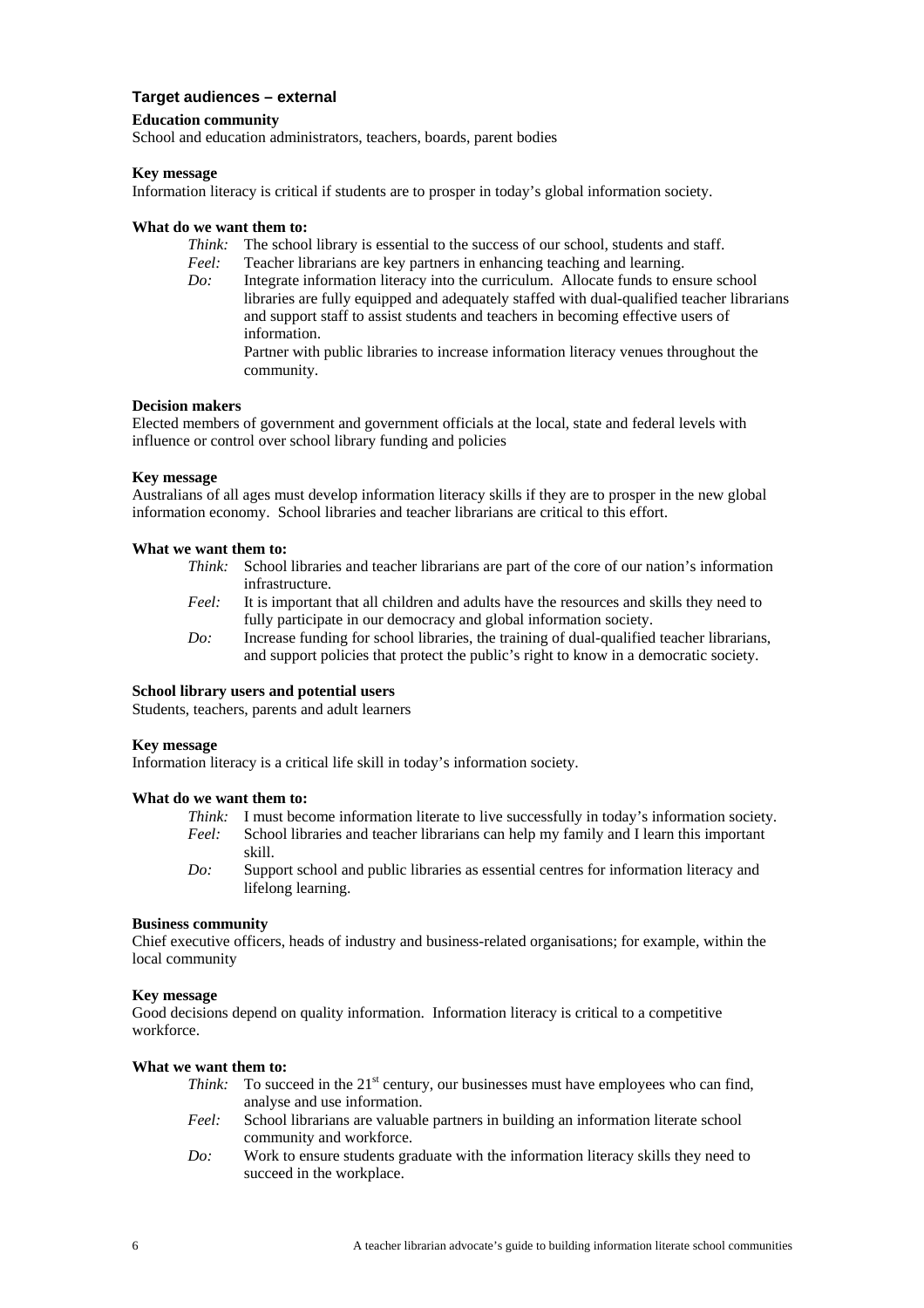### <span id="page-6-0"></span>**Community leaders**

Leaders of community, education and other organisations

#### **Key message**

Community leaders recognise the importance of information literacy and so they invest in their school, higher education and public libraries as centres of information, culture and lifelong learning.

#### **What do we want them to:**

- *Think:* Our community must address the new challenge of information literacy.
- *Feel:* Teacher librarians have valuable expertise in how to build information literate communities.
- *Do:* Work in partnerships with teacher librarians and librarians to develop programs and strategies to help their community become information literate.

#### **Employees**

Workers of all types

#### **Key message**

Information literacy is critical to success in today's job market.

### **What do we want them to:**

- *Think:* I need information literacy skills to keep up in today's job market.
- *Feel:* Libraries of all types and the library staff are important resources for developing the information literacy skills I need.
- *Do:* Take advantage of the wealth of opportunities available at all libraries in the local community.

#### **Message Sheet**

Use or adapt this message sheet with library advocates and spokespeople to support them in delivering the message.

### **Key message**

Information literacy is a critical life skill in today's information-oriented society. School libraries and teacher librarians can help you find your way.

#### **Key message for target audiences**

#### *Teacher librarians/Library advocates*

Technology is changing how we live, learn, work and govern. Teacher librarians and library advocates must speak out for the importance of information literacy and the critical role of school libraries and teacher librarians.

#### *Education community*

Information literacy is critical if students are to prosper in today's global information society.

#### *Decision makers*

Australians of all ages must develop information literacy skills if they are to prosper in the new global information economy. School libraries and teacher librarians are critical to this effort.

#### *School Library users/potential users*

Information literacy is a critical life skill in today's information society.

#### *Business community*

Good decisions depend on quality information. Information literacy is vital for a competitive workforce.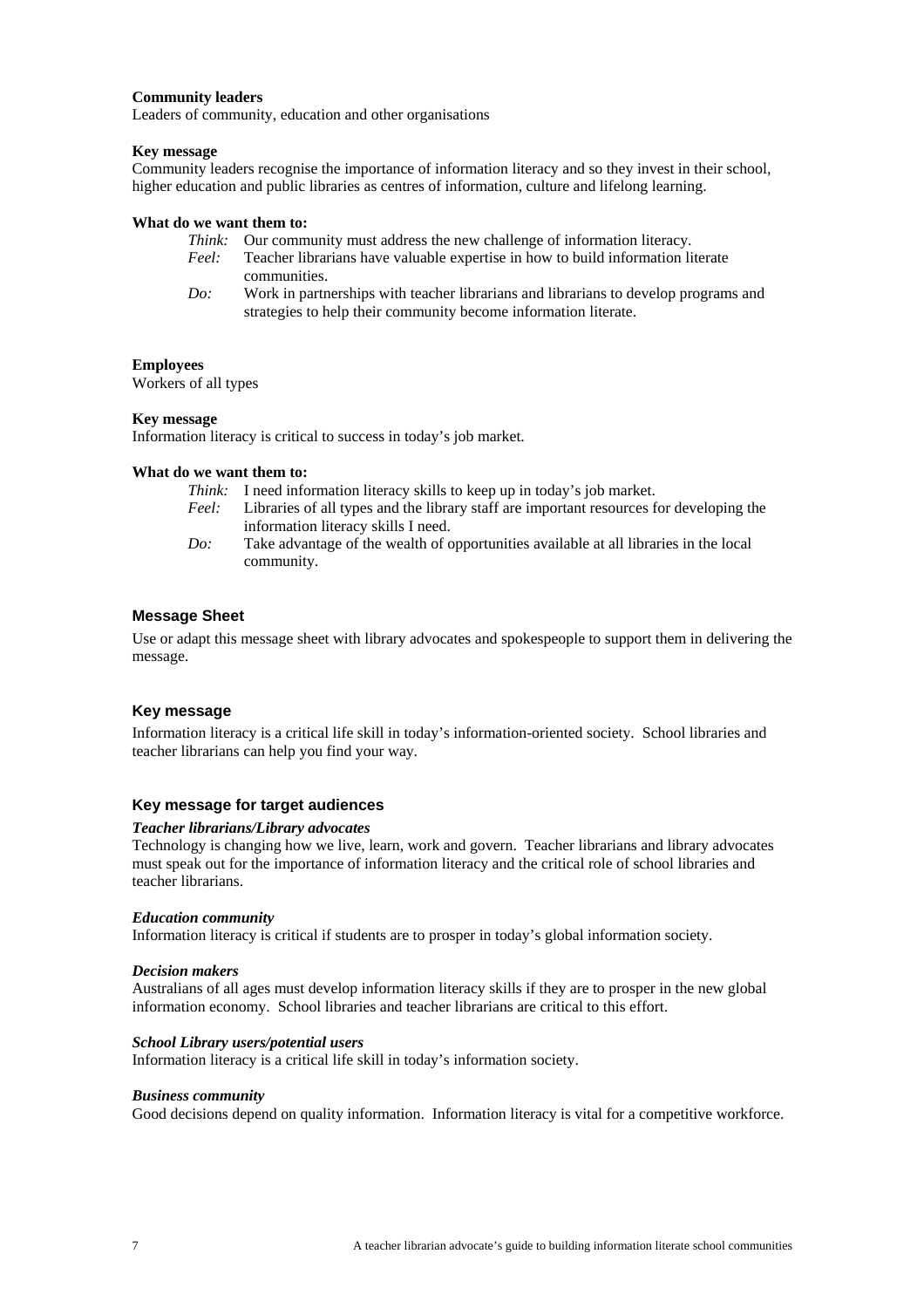#### <span id="page-7-0"></span>*Community leaders*

Information literate communities know how to find, evaluate and use information in all forms to make good decisions. They invest in school, public, and higher education libraries as centres for information, culture and lifelong learning.

#### *Employees*

Information literacy is critical to success in today's job market.

#### **Talking points**

Select from the following 'sound bites' to reinforce your key message with various audiences.

#### **What is information literacy?**

Information literacy means being information smart. It means knowing when a book may be more helpful than a computer. It means knowing how to find, evaluate and use information in all forms.

Information literacy is more than print literacy, computer literacy or media literacy. It means knowing when you need information, where to find it and how to evaluate and use it in your everyday life.

Information smart communities use the latest and best information to develop sound policies. They know the importance of having citizens who are information literate. And they invest in their school, public and higher education libraries as centres for information, culture and lifelong learning.

Information smart people lead satisfying lives. They know how to find quality information that will help them through family, medical or job crises. They are information-smart consumers who know how to use information resources wisely for work and pleasure.

Information smart people run successful businesses. They know when they need data and what data they need to evaluate success and plan for the future.

Information smart people know that what is true today may not be true tomorrow, that information in not the same as knowledge.

Information smart people know school libraries and librarians of all types can be their guides.

Information smart people are smart information users and create information smart communities.

Information smart people support libraries.

#### **Why information literacy?**

Good decisions depend on quality information.

Our nation faces a critical new challenge in the  $21<sup>st</sup>$  century: helping people cope with a bewildering amount of information.

Technology is changing how we live, learn and work. The ability to read or even use a computer is not enough. You must also be able to evaluate and apply information.

The ability to read is a basic survival skill, but it is not enough. Today's workforce must be able to find and use information in all forms.

Our children must be smart information users if they are to succeed in the  $21<sup>st</sup>$  century.

Today getting information can be easy. Getting the right information can be difficult.

Information is the lifeblood of our democracy. But information is power only if you know how to find the best information and apply it to the decisions you make in your work and daily life.

Real information power is having the right information at the right time.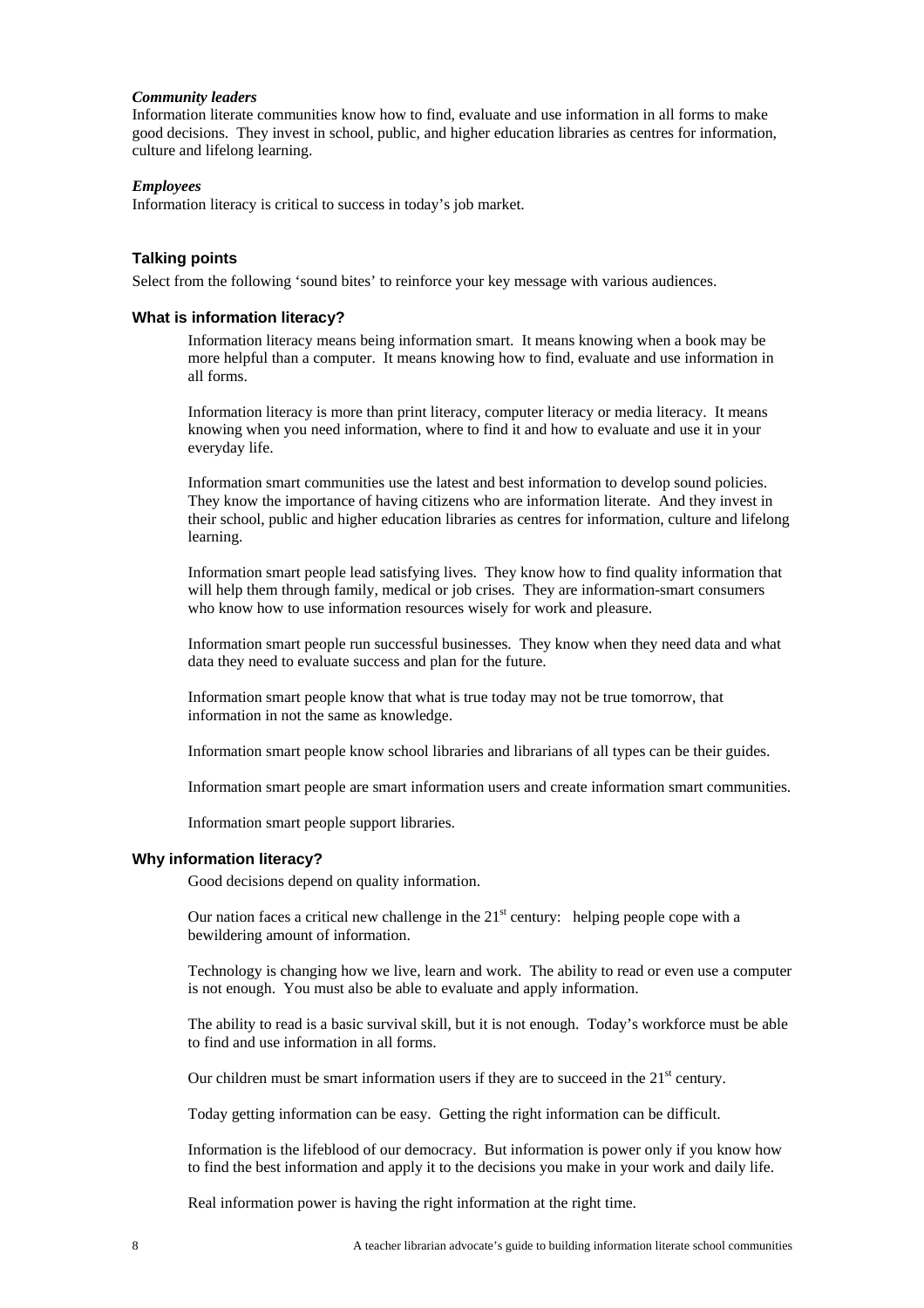<span id="page-8-0"></span>More information is not necessarily better. Anyone who has done a search on the internet and found 999 hits knows that!

The internet is an exciting medium. But it can be confusing. That is why it is important for parents and all adults to learn about the internet and how it works. The more you know, the more you can help your child and yourself.

#### **Why school libraries?**

School libraries are unique. They are one-stop shops. In person. Online. Where else can you have access to nearly anything on the web or in print as well as personal service and assistance in finding it?

School libraries are part of our lives. They are a place for education and self-help. They offer opportunity to all.

School libraries are changing and dynamic places, at the forefront of the information age.

School libraries level the playing field in the information age. They make information affordable, available and accessible to all.

If you know how to use a school library, you know how to learn for a lifetime.

If we did not already have school libraries, we would have to invent them!

Every parent can afford to give his/her child the key to success – a library card.

There is no such thing as good education without good school libraries.

#### **Why teacher librarians?**

In a world that is information rich, teacher librarians are information smart.

Teacher librarians are the ultimate search engine. They can help you find the best information, whether it is a website, book, video or pamphlet.

Teaching others how to critically evaluate information is a unique skill that teacher librarians bring to a society suffering from information overload.

Teacher librarians bridge the information gap by ensuring that all people have the resources and skills they need to live, learn, work and take part in the democratic process.

Teacher librarians provide more than facts. They provide the expertise and services that add meaning to those facts.

Teacher librarians provide critical expertise that help decision makers make sound decisions based on quality information.

Teacher librarians teach information literacy skills that students will need to succeed in their jobs and throughout their lives.

Teacher librarians have helped generations of Australians to lead better, more satisfying lives. Today they are teaching them to be smart information users.

Teacher librarians have been organising information and guiding people to the best sources for centuries.

Teacher librarians put the 'high touch' in high tech. They are there to help you.

Let a teacher librarian be your guide through the information maze!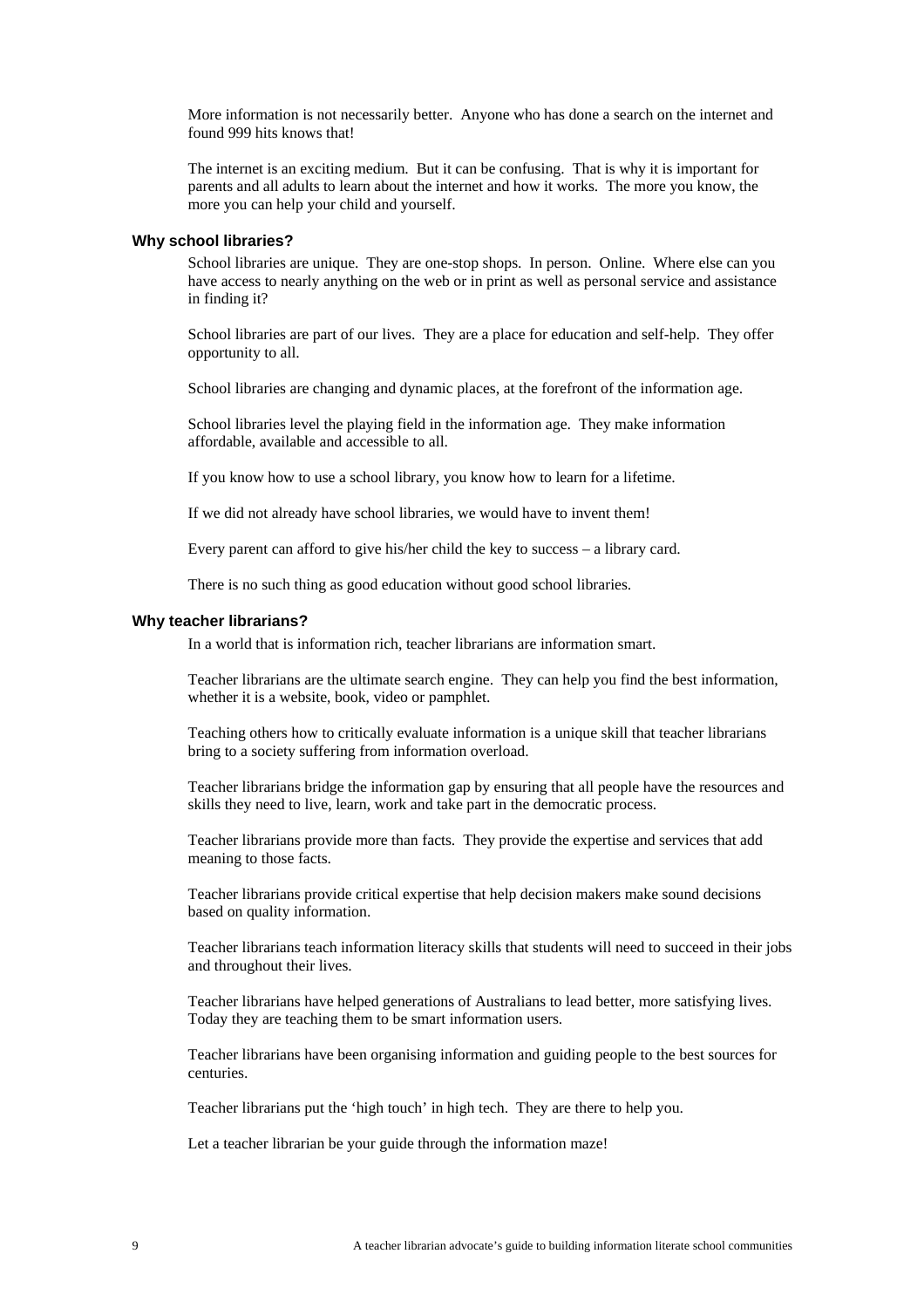### <span id="page-9-0"></span>**Sample questions and answers**

Be prepared to answer questions you might encounter as you advocate for school libraries and information literacy, especially those that might be difficult to answer. Take time to brainstorm questions with your colleagues and practise your answers. Remember to keep your answers brief and 'on message'. Examples follow.

Note the use of the key message and sound bites from the 'Message sheet'.

## **Q. What is 'information literacy?'**

A. Information literacy is a critical life skill in today's information-oriented society. It means knowing when a book may be more helpful than a computer. It means knowing how to find, evaluate and use information from a variety of sources. It means knowing what questions to ask. Is the information complete? Accurate? Is someone trying to sell me something? Good decisions depend on quality information.

## **Q. Why are teacher librarians concerned?**

A. In a world that is information rich, teacher librarians are information smart. They know that having more information is not necessarily better. Real information power is having the right information at the right time. Teacher librarians have been organising information and guiding people to the best sources for centuries. Teaching others how to be smart information consumers is a unique skill that teacher librarians bring to a society suffering information overload.

## **Q. Why should I use the school library when I can go to the bookshop down the street?**

A. There are a lot of reasons. Let me give you just three. First, school libraries are unique. They are one-stop shops. School libraries offer a greater variety of resources than most bookstores could ever offer – both in print and online. Second, school libraries are both high tech and high touch. Virtually every school library in Australia is wired to the Internet. Many have teacher librarians who help you find exactly what you need. Third, school libraries are part of the Australian dream. They are places for education, enjoyment and self-help.

## **Q. How can I help my children become information literate?**

A. There are several things you can do. The most important thing is to encourage your children to use the school library and to ask the teacher librarian for help. You are cheating your kids if you do not teach them to use the best resources available and that means using your school library. Make sure your children have a good school library with plenty of up-to-date books and the latest information technology. Teacher librarians play a critical role in teaching children how to be information smart.

### **Q. Won't the Internet make school libraries obsolete?**

A. Absolutely not! In fact, if we did not already have school libraries we would have to invent them. That is because the school library has something very important that the Internet does not – the teacher librarian. The Internet is a wonderful resource and a great convenience, but it is far from perfect. According to one study, 70 percent of health and medical information on the Web is wrong or misleading. Teacher librarians have been collecting and organising information for a long time. Today's teacher librarians put the high touch into high tech. They can help you find the best source of information, whether it is online or in a book or pamphlet.

### **Q. I've heard that school libraries allow children to look at pornography on computers? Is that true?**

A. Absolutely not! No one is more concerned about children than teacher librarians. Our role is to guide children to quality materials, whether books or Internet sites. We also provide classes to teach children about the Internet.

### **Q. Why should school libraries be funded, when there are such crying needs for health, law and order, and jobs?**

A. School libraries are part of the solution to many community problems. School libraries help children and adults become literate, productive citizens. They provide programs for kids, adult literacy classes, job information centres, books and other resources to help people of all ages lead productive, satisfying lives.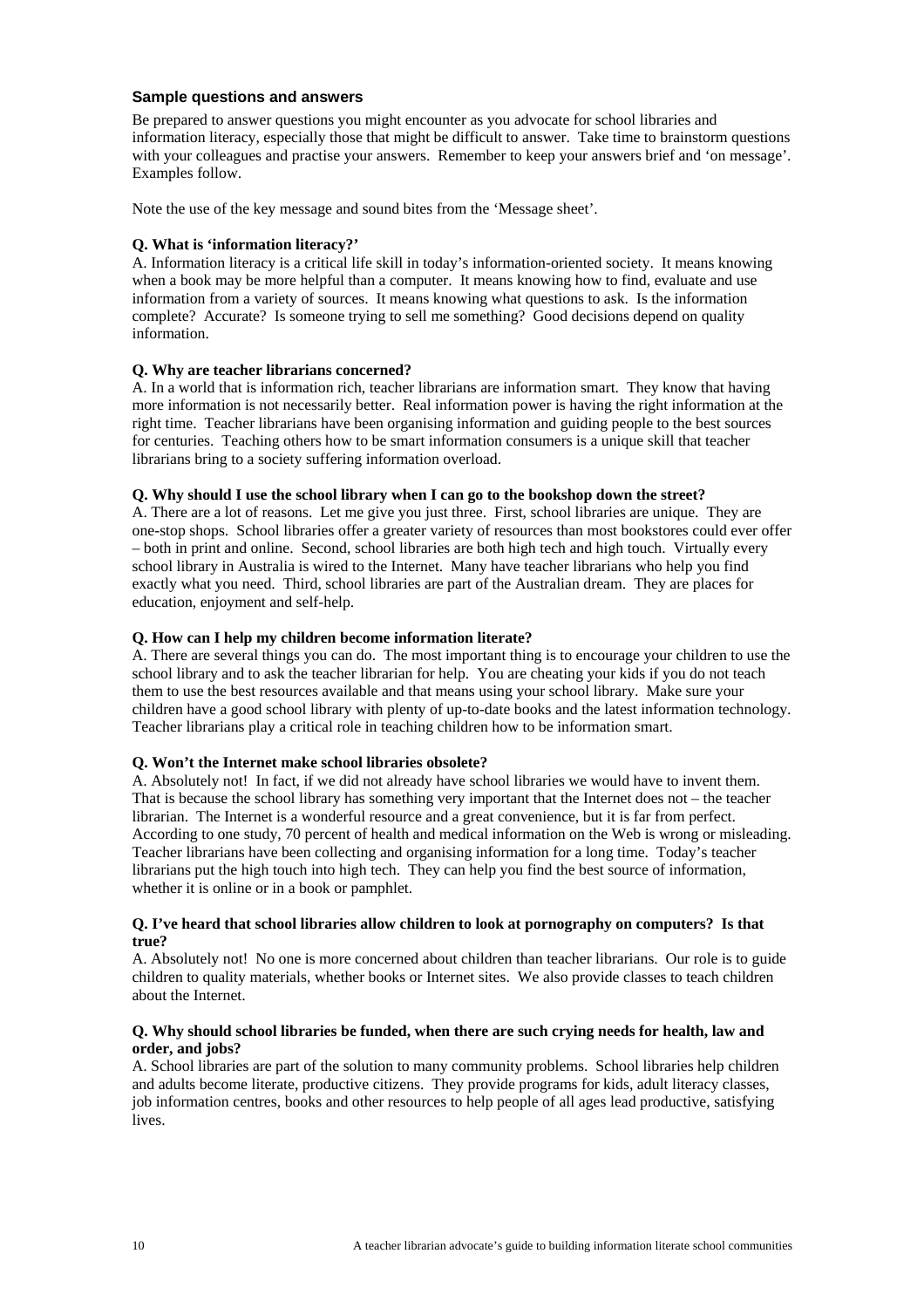### <span id="page-10-0"></span>**Q. Why do we need teacher librarians?**

A. Teacher librarians are the ultimate search engine. They know how to find the best information whether it is a book, a video, a pamphlet or a Web site. Teaching others how to find and evaluate information is a unique skill that teacher librarians bring to a society encountering a bewildering avalanche of information.

### **Making the case**

Stories about how school libraries make a difference are the best form of 'advertising'. Collect examples and stories like the ones below to use in speeches, in submissions, letters to government officials, publications and other communications.

## **Examples**

**Stories** 

### *International School Library Day*

<http://www.iasl-slo.org/isld.html>-- 'What people are doing'

"The students are mounting a display of fiction from other countries in the library. We are asking for emails from students in other school libraries around the world. We hope that each school will include the name and details about a favourite local book."

"For the theme *Discover the Adventure* we have prepared a display and online quiz designed to promote reading. Students can enter an online quiz linked to the intranet banner. Students need to visit the school library, us the catalogue and other online resources to find the answers."

"My school, K-12, will be having a read-a-thon organised by the Student Council to raise money for a school library in Laos."

"In our school library we will be celebrating International School Library Day in a number of ways – A display of books on other countries; a large map jigsaw puzzle for our community to do; activities for the primary students; a special banner sign and quotes about libraries; scrabble games all week; a T-shirt for our library staff that we have specifically designed for ourselves."

"The children will look at books written by authors from other countries, books written in other languages, favourite Australian books and books about other countries. Together we will be creating a display in the school library for all to see."

### **Delivering the message**

As part of your planning, brainstorm ways to deliver the message about school libraries, teacher librarians and information literacy to key audiences.

Suggestions follow.

**Aim** to become a model 'information literate school community'. Host a working lunch or breakfast with representatives of key groups, including local government, the media, and the business and education community. Include representatives of all areas of libraries: school, public, higher education and special. Focus on identifying information needs at the widest level and develop strategies to address them.

Examples might be expanding computer access in disadvantaged neighbourhoods and integrating information literacy into the school curriculum. Establish priorities and form working groups. Sometimes communication among these groups is the first best step.

**Work** with community groups to host public forums on information literacy and its growing importance. Invite school officials to discuss information literacy in formal education and lifelong learning.

**Host** a "cybercafé" for parents, teachers and others to demonstrate how students are benefiting from the revolution in information technology, to talk about the importance of information literacy and to highlight other resources and information they might find interesting and helpful.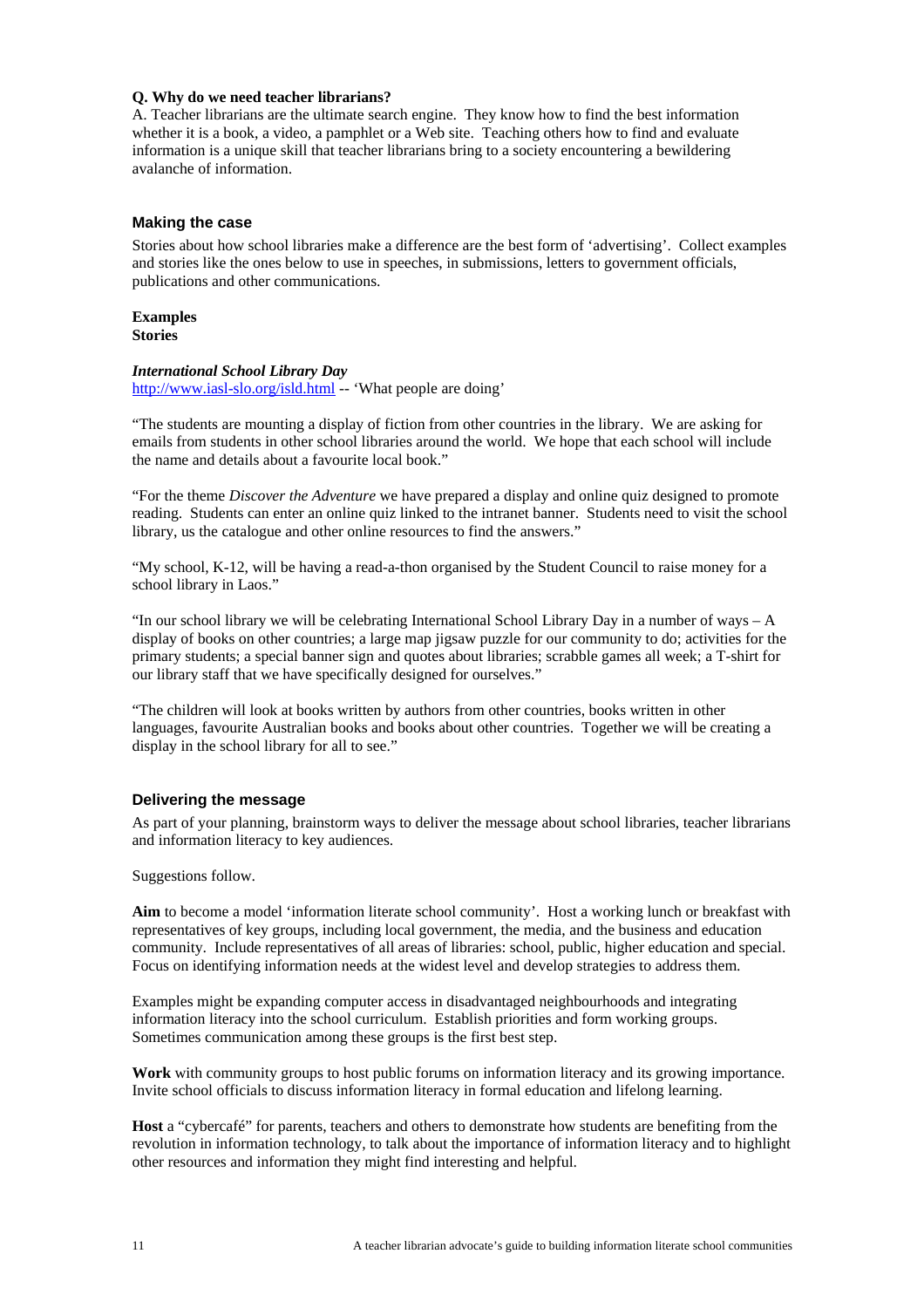<span id="page-11-0"></span>**Organise** regular workshops for parents, school staff, parents & citizens of the school, and community groups to help them develop their information literacy skills. Provide handouts with tips for finding the best sources of information; how to evaluate information in a variety of formats, including the Web; and how to guide children in viewing TV, surfing the Internet or doing homework assignments. Encourage participation in Internet and other instruction offered at the school library.

**Work** with local employers to design and organise instruction in reading, computer use and other information literacy skills that they identify as employees needs. Offer to host or provide classes at the school library.

**Demonstrate** your information power to powerful people. Schedule short meetings with community leaders, school administrators and key faculty members. Ask each a few questions to create an individual information profile. Practice old-fashioned "selective dissemination of information", and notify them by email of new resources (print and electronic, in the school library and on the Web) that match their interests. Invite them on a real and virtual tour of the school library to explore how the school library can help them do their jobs.

**Highlight** the school library's role in promoting an informed electorate and the issues of e-democracy. Display books, pamphlets and other information presenting all points of view. Hand out bookmarks with helpful websites and sources of information. Invite candidates to respond to questions about school library and information issues. Join forces with other community groups to promote informed voting.

**Provide** an orientation session for new school staff and advocates about information literacy and the school library's policy.

**Develop** a media plan, including outreach to talk shows, on the topic of information literacy, school library resources and the role of teacher librarians.

**Reach** out to community groups by providing speakers and articles for newsletters about information literacy and resources available to their members.

**Devote** a section of the school library Website to the topic of information literacy. Provide helpful tips and links to information literacy tutorials.

### **Building partnerships**

Everyone has a role in building information literate school communities. Professional associations, government, education, and other sectors are all potential partners in ensuring that all people have the resources and skills they need to fully participate in an information society. Building partnerships with key groups is a primary strategy for building information literate school communities.

At the national level, ASLA has formed a partnership with the Australian Library and Information Association (ALIA) through the formation of two groups:

The ALIA/ASLA Policy Advisory Group work collaboratively to:

- Develop submissions to governments and other bodies on matters relating to library and information practice within the school community,
- Develop policy statements or documents relating to library and information practice within the school community,
- Represent the associations on appropriate forums, working groups,
- Develop mechanisms for collecting statistical data and research information on the sector,
- Explore issues and make recommendations to ALIA and ASLA.

The ALIA/ASLA Advocacy and Alliances Working Party work collaboratively to:

- Identify relevant organisations for advocacy and alliance activity,
- Work with the identified organisations to bridge the gap between school libraries and related educational bodies,
- Initiate contact with these organisations to implement the strategies identified,
- Promote policy statements or documents formulated for school libraries with the identified organisations.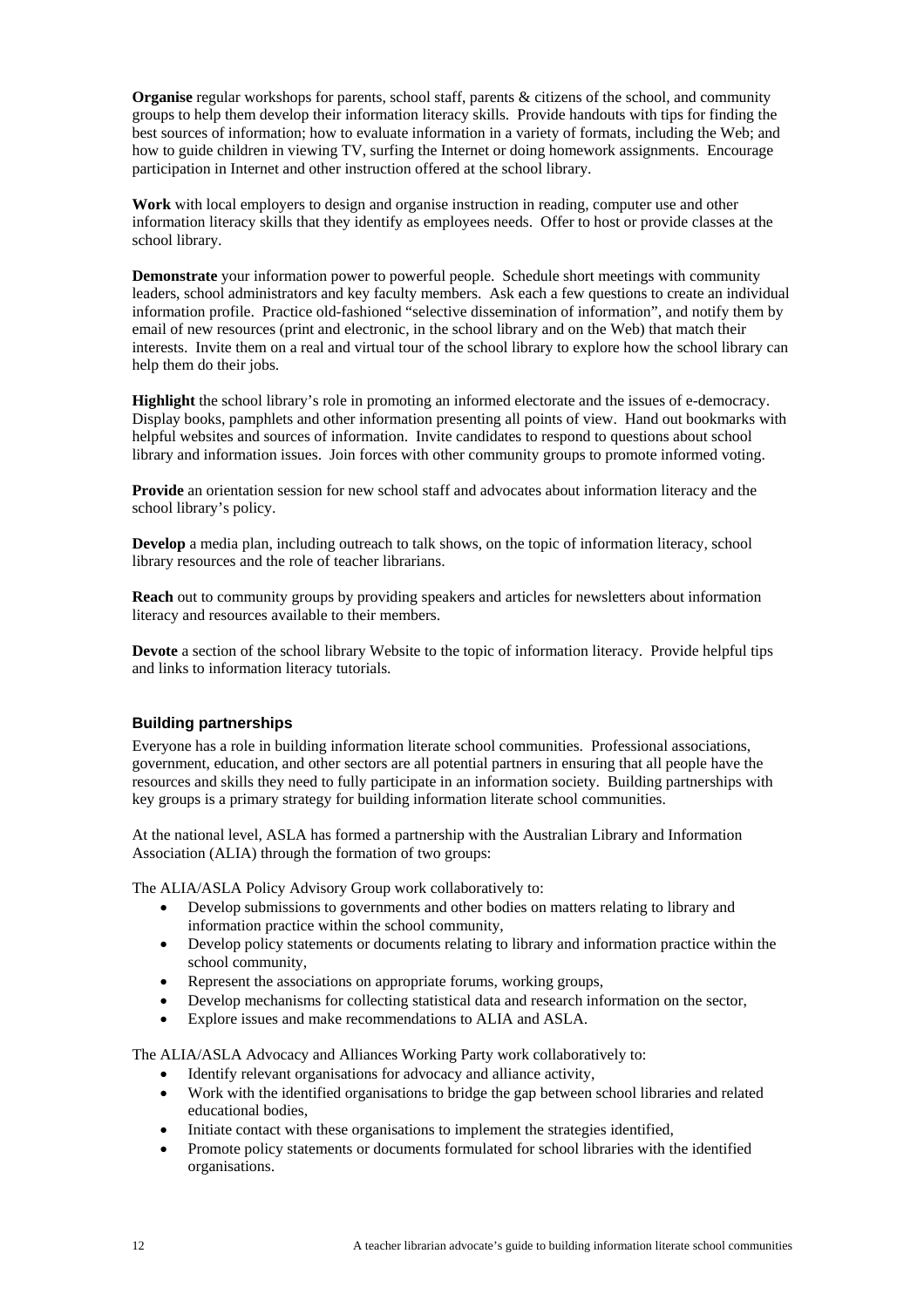<span id="page-12-0"></span>ASLA commissioned a research review on the impact of school libraries on student achievement with the Australian Council for Educational Research (ACER) in 2002. *Impact of school libraries on student achievement: a review of the research – Report for the Australian School Library Association* by Michele Lonsdale was published in 2003.

In 2004, ASLA established a research agreement with Charles Sturt University to conduct research on *Smart information use in schools: Concepts and Practices*. The objectives of this research project are to:

- Explore the concept of *smart information use* using frontier technologies
- Investigate the meaning of *smart information use* within the schools as learning organisations
- Identify current practices in Australian schools that illustrate the existence and applications of *smart information use*.

### **Steps to success**

- 1. Identify potential partners with a common concern and commitment to building information literate school communities. Recruiting key players early on will help to attract other participants.
- 2. Promote a sense of ownership among all participants. Success is more likely when all partners are involved in the planning stages.
- 3. Create a shared vision. Involve all participants in identifying the school community needs, available resources, potential strategies and desired outcomes. A facilitator may be helpful.
- 4. Respect that partner groups have different constituencies and agendas. It is important to keep an open mind, stay flexible and be willing to negotiate.
- 5. Make a plan and assign tasks. Promote a 'can do' attitude. If those involved have a willingness to do whatever it takes, the project will be successful.
- 6. Run good meetings. Have a clear agenda and close on time. Solicit everyone's input. Do not meet more than is necessary.
- 7. Maintain regular communication. Keep everyone informed by using each agency's established communication channels as well as creating new outlets.
- 8. Keep your community informed. Prepare a communications plan and provide opportunities for public input when appropriate.
- 9. Express appreciation. Make sure each group is recognised for its participation as well as the joint outcome.
- 10. Evaluate your effort. Identify what worked, what did not and what the next steps will be.

### **Sample publicity materials**

Reach out to the media. Edit and adapt these sample publicity materials to reflect your school library's programs and services.

#### **News release**

Submit this release in connection with Library and Information Week or other time of your choosing, e.g. Book Week or International School Library Day.

### **For immediate release:** *[Date]*

**Contact:** *[Name]*

*[Telephone]*

#### **Get information smart at your school library**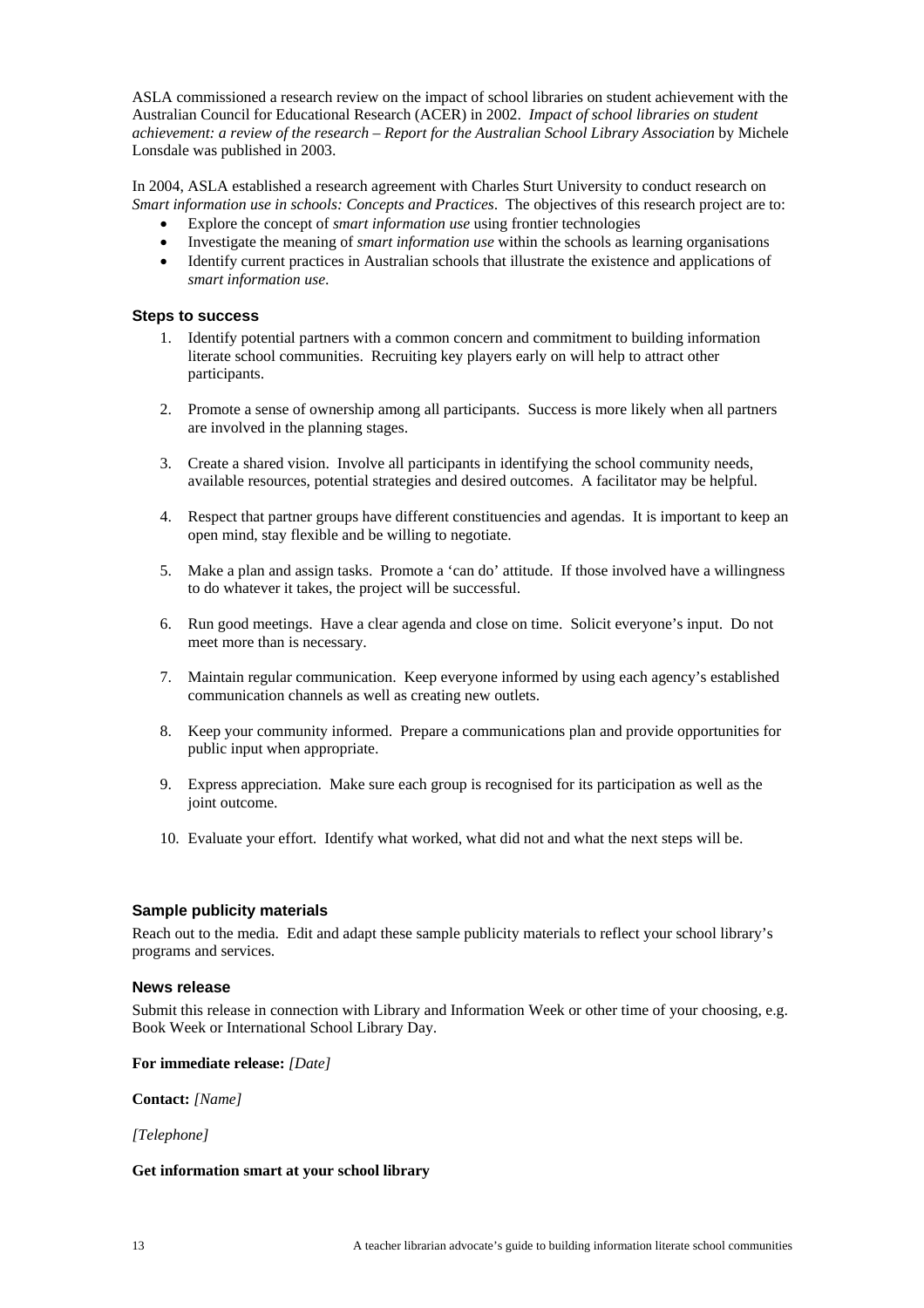<span id="page-13-0"></span>Books, magazines, videos, CDs, books on tape, even the internet: you will find all this and more at your school library.

Library and Information Week, coming up *[date]*, celebrates this unique resource.

'Today's school libraries are one-stop shops', says *[Name, title, school library]*. 'Where else can you have access to nearly anything on the web or in print as well as personal assistance in finding it?' *[Name]* noted that teacher librarians play an increasingly important role in the information age.

'In a world that is information rich, teacher librarians are information smart,' *[Name]* explained. 'Teacher librarians are the ultimate search engine. They can save time and money by helping you find the best and most current information available.'

Teacher librarians are at the forefront of the information age. They were among the first to recognise the importance of new information technology and to make it available to the school communities. Longtime advocates for literacy, teacher librarians now advocate an expanded definition of literacy in the 21<sup>st</sup> century.

'The ability to read is still a basic survival skill but it is no longer enough,' *[Name]* explained. 'Information literacy is a critical life skill in today's information maze.'

According to *[Name]*, information literacy means being 'information smart.' It means knowing when a book may be more helpful that a computer. It means knowing how to find, evaluate and use information in all forms.

'Good decisions depend on quality information,' *[Name]* said. 'Knowing which sources to use and what questions to ask can be critical.' These questions include: Is the information accurate? Is it complete? Is it from an authoritative source? Is someone trying to sell me something?

Many school libraries offer instruction in information literacy with teacher librarians playing a key role in teaching students the skills they will need to excel in school and make important decisions on the job and throughout their lives.

A growing number of school libraries also provide computer and other classes to help parents, business people and others develop information literacy skills. *[Add description of your school library's classes/programs.]*

'School libraries are a place for education and for self-help. They are there for everyone.'

For more information, call or visit *[Name of school library]* or see the website at *[URL].*

### **Public Service Announcements (PSAs)**

Submit public service announcements with a cover note to public service directors of radio and television stations six to eight weeks before you would like them to run.

**For release:** *[Air dates]* **Contact:** *[Name] [Contact details, including telephone, email]*

#### **00.10**

In a world that's information rich, your teacher librarian is information smart. Get help finding the information you and your family need at your school library.

Call *[Telephone number]* or visit the *[Name of school library]* online at *[URL]*.

#### **00.20**

Books, magazines, videos, CDs, books on tape, even the internet. There isn't much you can't find at your school library these days. If you haven't been to your school library lately, Library and Information Week *[Date]* is a good chance to drop by and see what's new.

For information, call *[Telephone number]* or visit your *[Name of school library]* online at *[URL]*.

#### **00.30**

Your child needs to complete an assignment? How do you find the best information?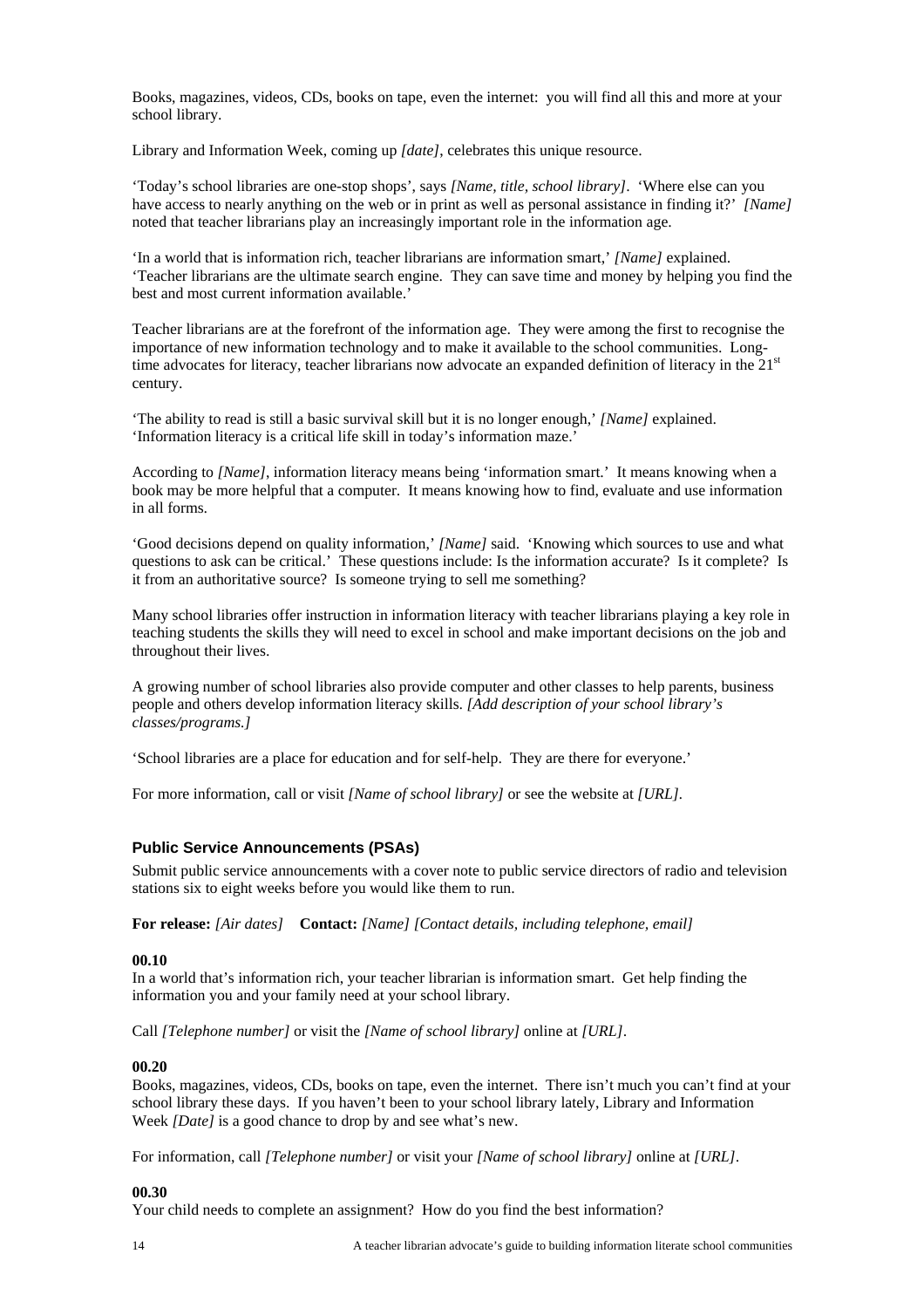<span id="page-14-0"></span>The teacher says your child is hyperactive and recommends medical treatment. Where do you turn for the latest information?

Your children want to travel to northern Italy to look up your grandparents' family. How do you find out more about the region?

Good decisions are based on quality information. Put an expert to work for you and your family. In a world that's information rich, teacher librarians can help you find the best, most current information. Find the answers at your school library.

Call *[Telephone number]* or visit your *[Name of school library]* today or check out the library online at *[URL]*.

### **Letter to the editor**

Edit and submit this letter to the editor of the editorial or features page of your daily newspaper.

Check to see whether the paper accepts email or fax submissions.

Dear Editor,

Too much information. Too little time. Most of us know the feeling.

Getting a simple answer to a simple question isn't always easy these days, let alone doing advanced research. Anyone who's done an online search – let's say on 'car prices' – and received a message along the lines of '254 431 documents matched your query' knows what I'm talking about.

What many of use don't realise is that help is as close as your school library.

Teacher librarians have come a long way since most of us were students. There are still books and journals, of course, but there are also computers and internet connections, books of tape, videos and CDs. Best of all, there are skilled information professionals – teacher librarians – to help us find precisely what it is we need.

Teacher librarians are at the forefront of the information age. They know how to find the best sources of information online and in print. And they have led the way both in making them available and teaching how to use them.

Library and Information Week *[Date]*, is a time when we celebrate this great institution. It's also a good time to visit the school library, to take advantage of the incredible resources it offers and to remind others of what's available.

It's easy to take our school libraries and teacher librarians for granted. I encourage everyone to take a moment to thank our teacher librarians for the services they provide and to remind our *[school/organisation officials]* that school libraries provide vital services in today's information society.

Yours faithfully,

*[Name of library advocate, address, telephone]*

### **Newspaper feature page**

#### **Literacy takes on a new meaning in the 21st Century**

It you are reading this you are obviously literate. There's a good change you know how to use a computer and, I'd be willing to bet, know the meaning of the words 'information overload.'

Most of us today are keenly aware of the avalanche of information coming at us from the time we wake to our favourite morning talk show until we turn off the late-night news. Books, newspapers, professional journals, email from our colleagues, and newsletters from community organisations add to the volume of information flooding our lives.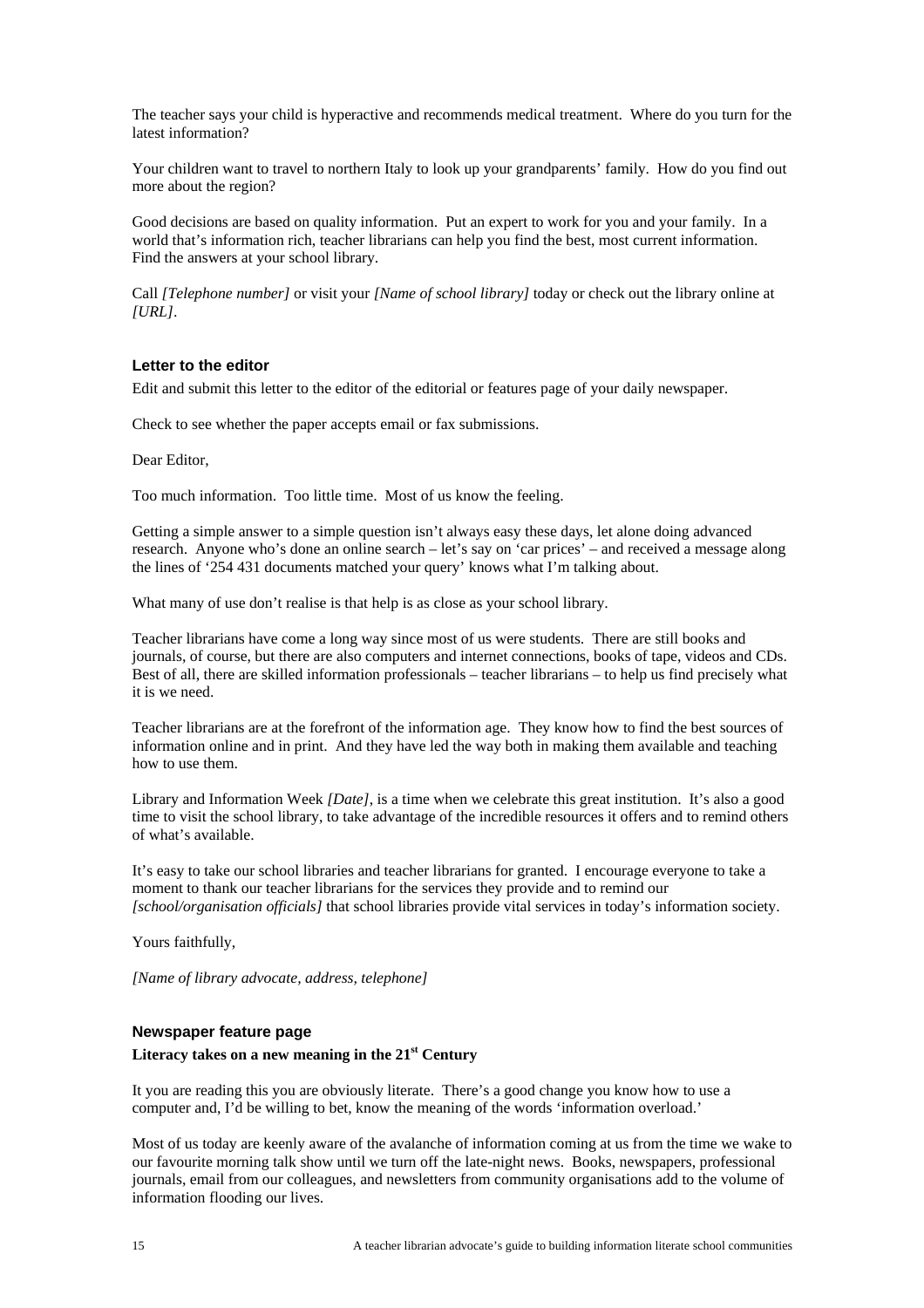But more information doesn't necessarily mean better information. If you read the headlines, you know that opportunities for inaccuracies, exploitation and deception have grown along with the speed and magnitude of information available to us. Investors in one small company lost millions of dollars when a false news release was circulated online. As much as 70 per cent of health information on the web may be inaccurate, according to one study.

Coping with a bewildering amount of information requires a new form of literacy, one that goes beyond the ability to read – something educators refer to as information literacy. This expanded definition of literacy means more than being able to read or use a computer. It means knowing how to find, evaluate and use the best information from an ever-increasing array of sources.

Noted business leaders and organisational theorists, such as Steven Covey, Peter Drucker, and Peter Senge, tell us that life-long learning and the ability to apply new knowledge in a changing world is the first, most important thing for career and life success. But information literacy is more than theory. It is a critical skill in today's information maze.

Your child needs to complete an assignment? How do you find the best information?

The teacher says your child is hyperactive and recommends medical treatment. Where do you turn for the latest information?

Your children want to travel to northern Italy to look up your grandparents' family. How do you find out more about the region?

Good decisions depend on quality information.

Information literate people know how to find quality information that will help them through family, medical or job crises. They know how to separate the wheat from the chaff, the true from the untrue, and the fact from the rumour. Information smart people are good employers and employees. They know when they need data and what data they need to plan and work successfully. Teacher librarians were among the first to recognise that the traditional definition of literacy no longer applies. Back in 1989, the American Library Association's Presidential Committee on Information Literacy wrote: *'How our country deals with the realities of the information age will have enormous impact on our democratic way of life and on our nation's ability to compete internationally.'* 

That was before the internet connected businesses, schools, libraries and, increasingly, our homes. Teacher librarians were among the first to recognise the importance of this new information technology and to fight to make it widely accessible to members of the school community. Today, virtually every school, public and higher education library is connected.

The irony, on course, is that many who could benefit most from information lack basic literacy skills. Imagine a family that is being evicted by a landlord who claims he is within his legal rights. Unless that family knows how to seek information to confirm or disprove his claim, they must take his word.

There are still millions of adults who have difficulty with the basic reading, writing and maths skills needed to function in everyday life. And despite the growing availability of computers, the most recent study by the Australian Bureau of Statistics shows 'the digital divide' still exists. In 2004-05, sixty-seven per cent of households had a computer, a fourteen per cent increase since 2000. Fifty-six per cent of households had internet access, a twenty-three per cent increase since 2000. Households with higher incomes are more likely to have access to computers and the internet at home. But what about the other forty-four per cent of households without internet access?

For these people school libraries play an essential role both in providing access to the latest information technology and teaching how to use it. Today even the smallest school libraries are one-stop shops. In person and online. More importantly, there are information experts – teacher librarians – to help you find the best and most current information available whether it's a website, book, video or pamphlet.

As a nation, we have focused our energies on maximising the availability of new technology. The time has come to expand that vision. Teacher librarians know that having internet connections isn't enough. We must be information smart. Teacher librarians are working to build information literate school communities, where people of all ages, have both the resources and skills they need to prosper. In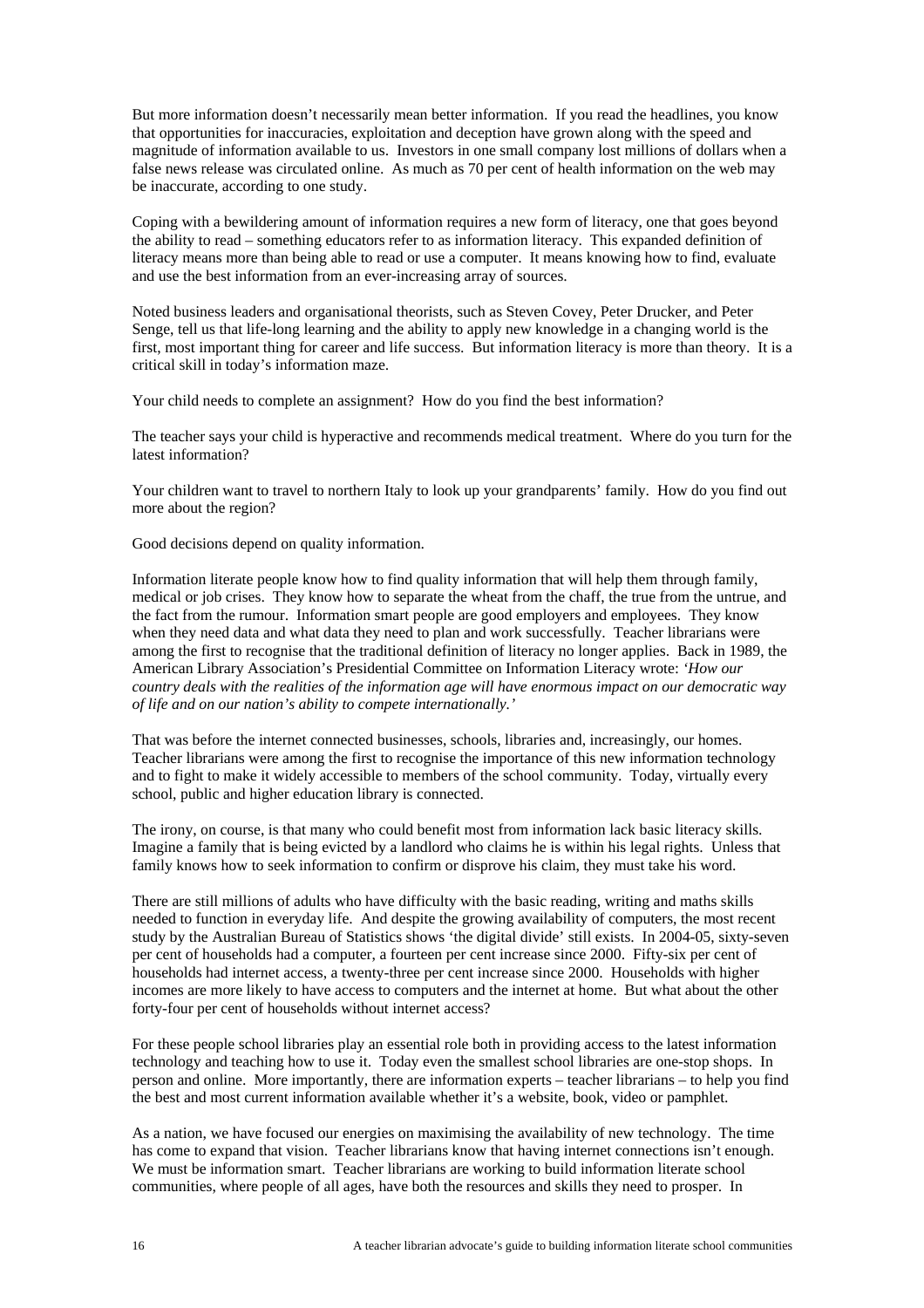<span id="page-16-0"></span>schools, teacher librarians teach students the information literacy skills they need to succeed on the job and throughout life.

A growing number of teacher librarians also provide instruction for parents, business people and others to help them become smart information users. *[Add description of programs at your school library.]*

School libraries continue to play a unique and central role in our democracy. They are a place for education and self-help. They offer an opportunity to all.

Being information smart means knowing when you need help and where to get it. The place to start is at your school library.

#### **Sample speech**

This sample speech is intended for a general audience. Feel free to edit and adapt it for specific audiences, adding examples, and stories about your school library and its users. See the 'Communications plan' and 'Message sheet' for examples of more targeted messages. Other quotes and examples can be found in 'Fast facts' and 'Quotable quotes'.

### **Get information smart at your school library**

How many of us ever thought we'd see the day when we had too much information? I'm willing to bet that most of us have had that thought at least one – maybe even once a day! And no, it's not your imagination.

The Australian Bureau of Statistics records that 130 million books were sold in the 2001-2002 financial year by book publishers in Australia. There an estimated 4500 magazines available in Australia. More than 800 newspapers and professional newsletters are published in Australia. Local, state and federal governments create thousands of documents each year. And that is only the world of organised, thoughtfully written and designed information.

Now let's add the world wide web/internet. There are more than twenty million sites, with close to three billion webpages. Millions of new webpages are added every day. The vast majority of sites are sponsored by businesses, advocacy organisations and individuals. Only about six per cent are educational or government sites. Unlike a school library, there is no catalogue for access. Even the best search engines are capable of locating less than fifty per cent of what's available on any given topic. Some people have compared the web to walking into a school library after an earthquake.

#### *Welcome to the information society!*

Twenty years ago, we used to say there was more information in one week's *Sunday New York Times* than in a person in Medieval Europe encountered in a lifetime. Today, the sheer volume of information and data is even more overwhelming.

Each new advance – radio, TV, the fax, the computer, the internet – has added to the immediacy and scope of information in our lives. For those of us who believe there is never too much of a good thing, having so much information is a good problem to have. But it is one that we as a nation and as individuals are still coming to grips with.

Information technology is changing how we live, learn, work and govern. But more and faster doesn't necessarily mean better. Access to more information also means access to more bad information. It means more opportunities for errors, exploitation and fraud.

Today, more than ever, immediate doesn't necessarily mean urgent or important. It may mean only that someone wants our attention and/or our money. And in a world that changes as quickly as ours, we all know that what is true today may not be true tomorrow.

So how do we live successfully in an information society? How can we distinguish knowledge from data, the true from the untrue, the real from the rumour? How can we find the nuggets of wisdom that we need to make good personal and social decisions in a complicated world?

The answer, thankfully, is not nearly as complex as the problem. And it's as close as your nearest school or public library.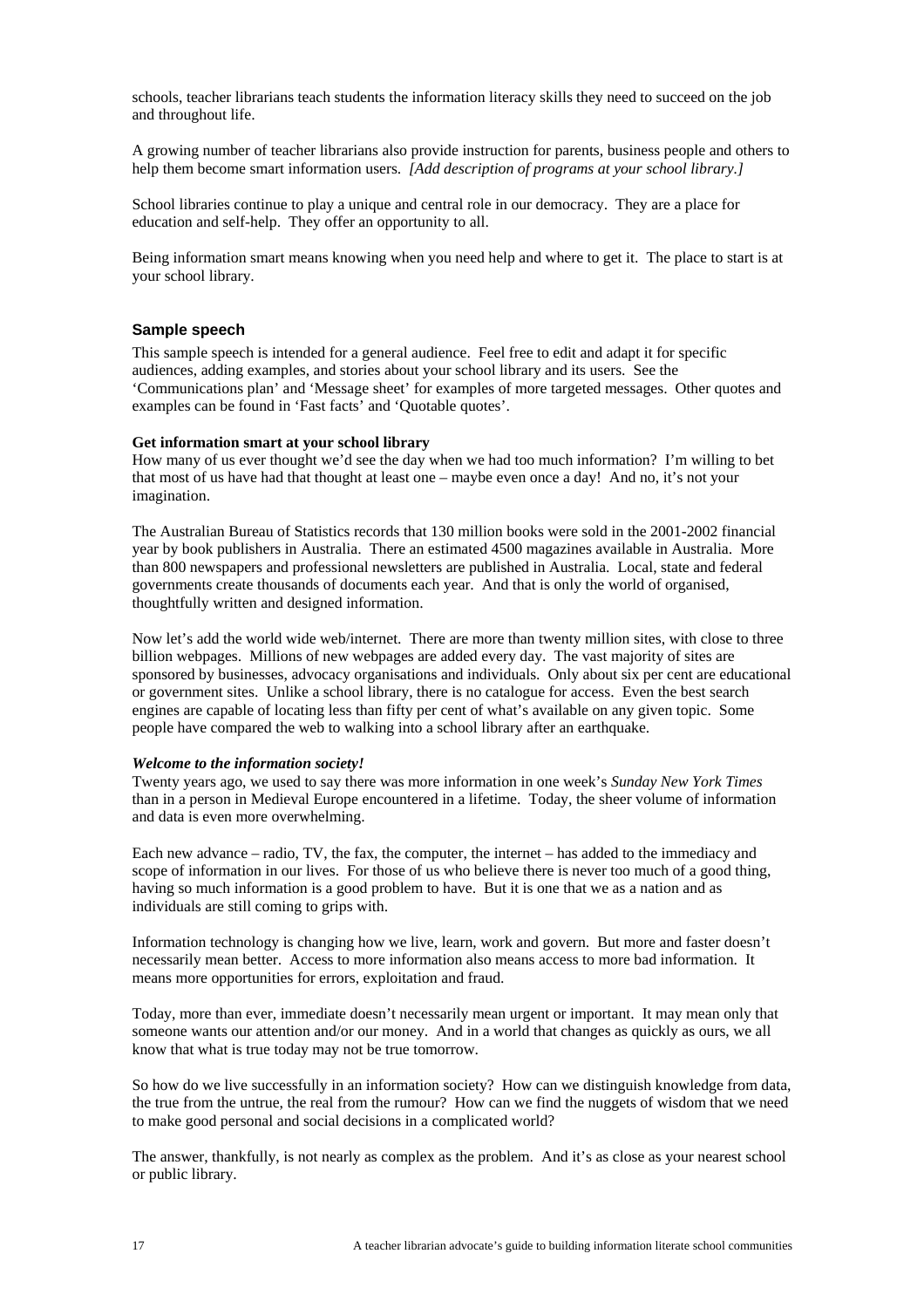Good decisions depend on quality information. Finding information in an information society can be deceptively easy. Finding the best information can be difficult. How successful we are depends largely on a combination of skills known as information literacy skills.

### *What is information literacy?*

Information literacy is more than being able to read or use a computer. It means knowing when you need information, where to find it and how to use it. It means knowing where to find the best source of information, whether it's online or in print. It means knowing how to evaluate the information you find. Is it current? Authoritative? Is it biased? Is someone trying to sell you something?

Information literacy is a critical life skill in today's information maze. Where we turn for information and how well we are able to evaluate it can make the critical difference between a good decision and a bad one. It can save time and money for our families, our employers and ourselves. It may even keep us healthy. According to one study, seventy per cent of the information on health-related websites is inaccurate.

Teacher librarians are among the first to recognise the importance of information literacy in an information society. Back in 1989, the American Library Association's Presidential Committee on Information Literacy wrote: 'How our country deals with the realities of the information age will have enormous impact on our democratic way of life and on our nation's ability to compete internationally.'

That was before the internet connected business, libraries, schools and increasingly, our homes…before 'information overload' became a household word – and before the information gap become 'the digital divide.'

Today, teacher librarians are concerned because they know the quality of our lives depends on quality information. They know that more information isn't always better and that real information power is having the right information you need when you need it. They also know that children and adults must be skilled and smart information users to succeed in today's world.

The irony, of course, is that many who could benefit most from information often lack access. Imagine a family that is being evicted by a landlord who claims he is within his legal rights. Unless that family knows how to seek information to confirm or disprove his claim, they must take his word. Some fortyeight per cent of Australian adults have trouble doing everyday tasks such as reading, dealing with bus timetables, or interpreting maps. And despite the growing availability of computers, recent studies by the Australian Bureau of Statistics show that the 'digital divide' continues to exist.

For these people school libraries play an essential role both in providing access to technology and teaching how to use it.

School libraries have always been, and continue to be, fundamental to our democracy. They are places for education and for self-help. They offer opportunity for all. And they are dynamic, changing places. School libraries have transformed themselves in ways that we could not have imagined ten years ago. There's a wealth of books and other print materials, of course, but also books on tape, CDs, videos, computers and internet connections, story time and other children's programs, exhibits, and classes. *[Adapt this description of resources and programs for your school library.]*

Today even the smallest of school libraries are one-stop shops. In person and online. Where else can you have access to nearly anything on the web or in print? More importantly, there are information experts – teacher librarians – to guide you.

Consider your own information needs:

Your child needs to complete an assignment. How do you find the best information?

The teacher says your child is hyperactive and recommends medical treatment. Where do you turn to for the latest information?

Your children want to travel to northern Italy to look up your grandparents' family? How do you find out more about the region?

One of the myths in the information age is that you can find everything you need on the internet. Well, maybe it's there but finding it can often be a challenge! Anyone who's done a search on car prices and received a message along the lines of '148000 documents matched your query' knows what I'm talking about. *[Add examples of how your library staff have assisted information seekers.]*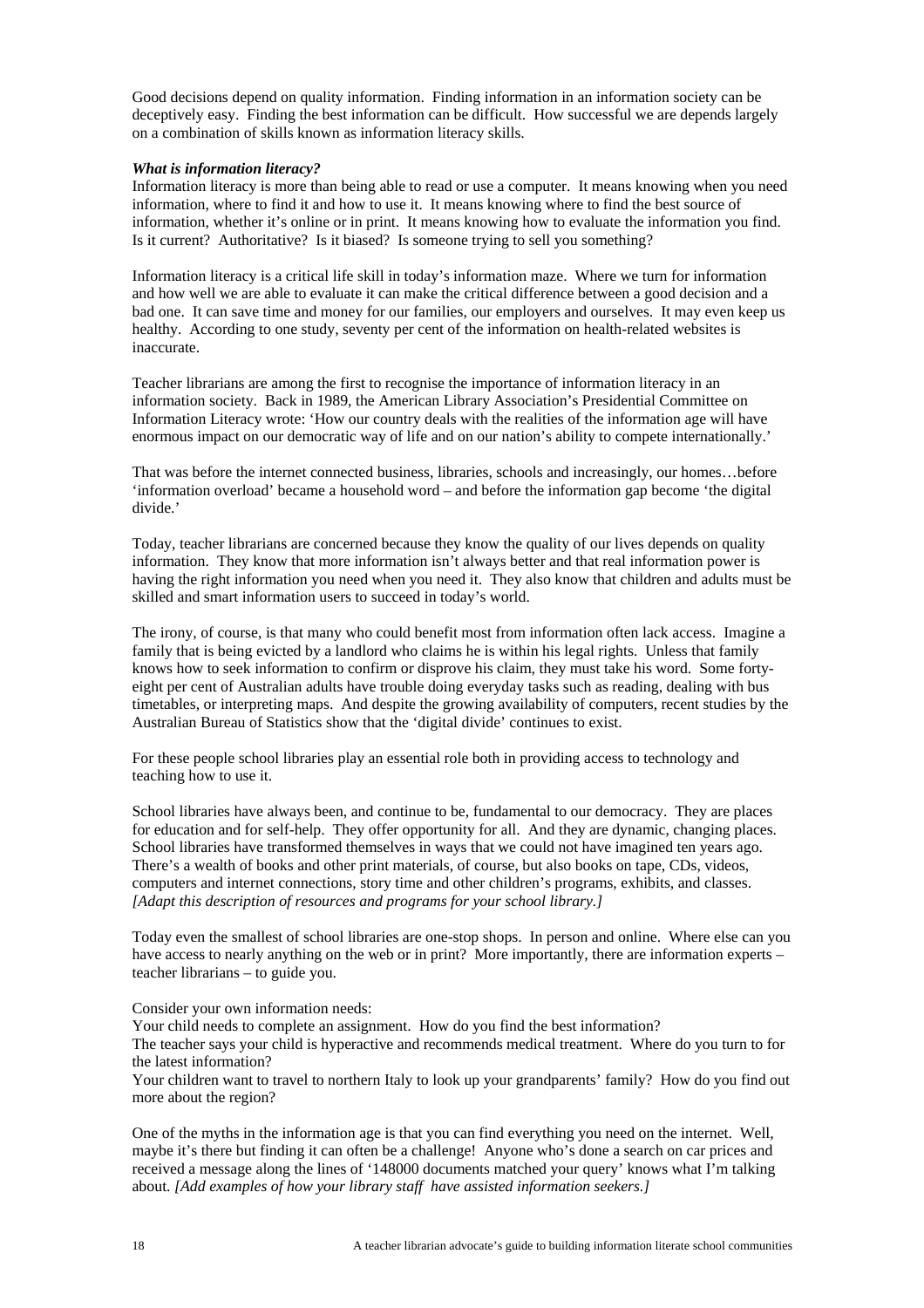<span id="page-18-0"></span>In a society that is information rich, school libraries are information wise. Teacher librarians are the ultimate search engines. They can save you time by helping to find the best, most current information available whether it's a website, book, video or pamphlet.

Teacher librarians are techno-wise, on the forefront of the information age. They were among the first to recognise the importance of new information technology and to make it available to their school community.

Today they are working to build information literate school communities.

In school libraries, teacher librarians play a key role in teaching students the information literacy skills they will need to succeed in school, on the job and throughout their lives. *[Describe programs at your school library.]*

As teacher librarians, employers and employees, as parents, community leaders and citizens, we all have a role to play in building information literate school communities.

### **What can you do?**

**One.** Become information smart. Attend a class or workshop. Read a book. Ask the teacher librarian for tips when looking something up on the web. Make sure your child's school or education institution provides instruction in information literacy and that there are well resourced school libraries with qualified teacher librarians to help them. Encourage your children to use the school library and to seek information from a variety of sources for homework and other needs. Teach them to be critical consumers of information, whether in books, newspapers, on TV or on the web. Encourage your employees to take advantage of programs that will help them develop information literacy skills. Or, conversely, suggest that your employer offer such programs. *[Explain any programs your school library offers and/or your willingness to work with others.]*

**Two.** Be informed and involved in issues that affect your quality to get information. In the future, much of the information that Australians have used for their studies and to do research, may carry a steep price tag unless members of the public actively speak out. Teacher librarians believe that the student's right to fair use of information should apply in cyberspace as it has in the print-based world. They also strongly support confidentiality rights for information users. That isn't always true on the internet. Make sure your government representatives know you want these democratic freedoms preserved for the future.

**Three.** Use and support your school library. You're cheating yourself and your family if you don't use the best information resource around. Ask the teacher librarian if you have questions. Join the Parents & Citizens group at your local school. Let your government and public officers know you value these services and want your school to receive the support they need to provide state-of-the-art information services.

When Australia was being developed as a country, one on the measures by which a community was deemed civilised was the presence (or absence) of a library. On the new frontiers of cyberspace, school libraries continue to be part of the Australian way of life. They are changing and dynamic places for education and self-help. They offer opportunity for all.

Before I close, I want to invite all of you to visit your school library in person or online at *[URL]*. That's *[repeat URL]*. *[Note other upcoming events.]*

And remember, it's an information maze out there. Let a teacher librarian be your guide!

### **Fast facts**

'At the end of June 2000, there were 505 local government public library services with 1,510 library locations; a national library; and state or territory libraries in each state and territory. Fifty-two per cent of the population were library members. And they were not inactive members: in the year 199-2000, there were 99.4 million visits to national, state and local government libraries, an 11 per cent increase over 1996-1997 figures.'

Parliament of Australia: Senate Committee 2003, *Libraries in the online environment* [http://www.aph.gov.au/senate\\_communications/completed\\_inquiries/2002-](http://www.aph.gov.au/senate_communications/completed_inquiries/2002-04/online_libraries/report/c01.pdf) [04/online\\_libraries/report/c01.pdf](http://www.aph.gov.au/senate_communications/completed_inquiries/2002-04/online_libraries/report/c01.pdf)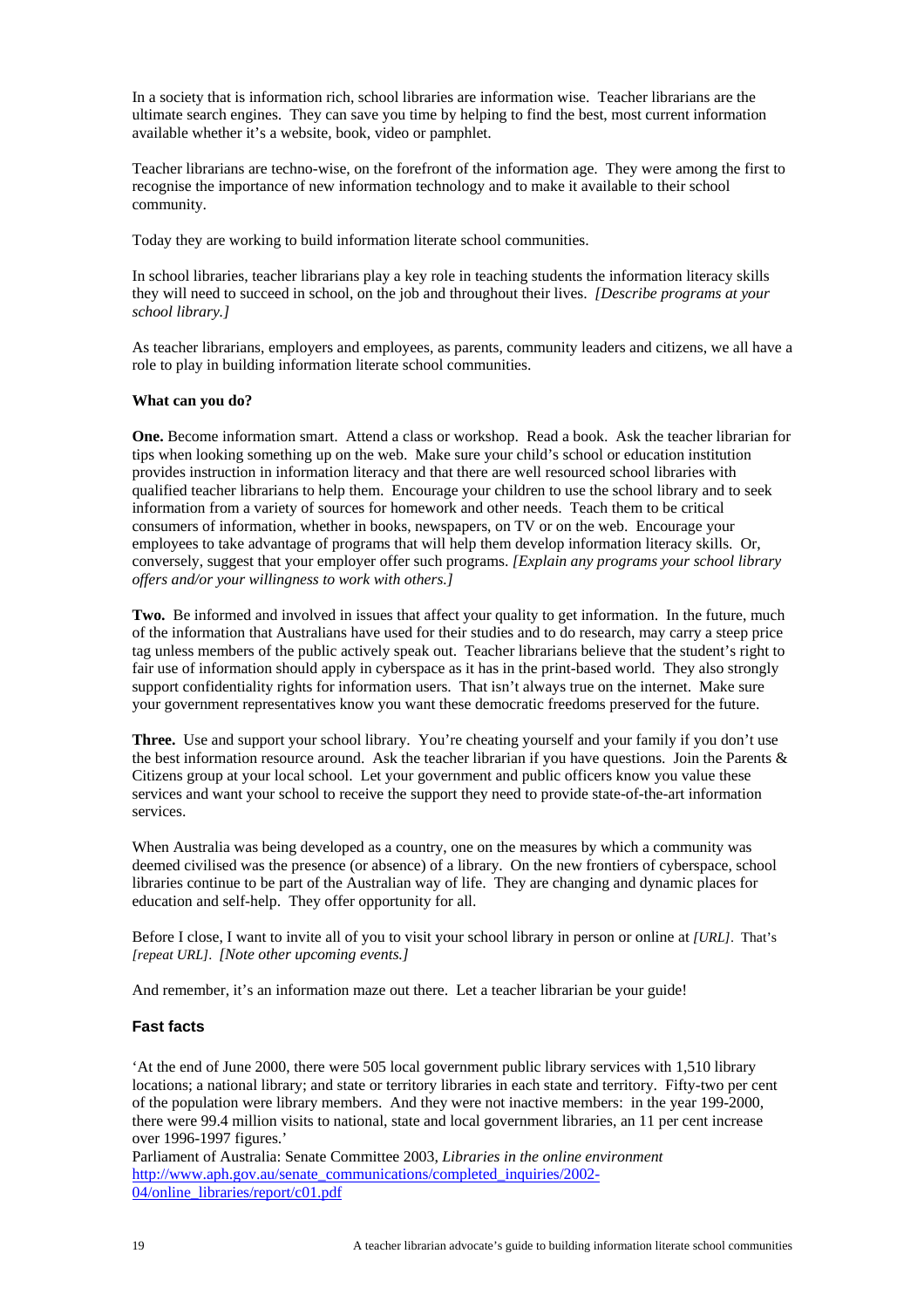<span id="page-19-0"></span>'At the end of June 2004, there were 548 public library and archive organisations operating in 1,754 locations<sup>'</sup>

'Since 1999-2000, there had been strong growth in the use of information technology within public library operations. The number of organisations with a web presence increased from 46.7% (236) in 1999-2000 to 80.9% (431) in 2003-04. The availability of a local government organisation's library catalogue on a web presence had increased from 14.9% (75) in 1999-2000 to 42% (223) in 2003-04. For this same period, the number of Internet work stations available for public use had also increased from 2,832 to 4,638 (13% per annum) which represents, on average, three Internet workstations per location.' Australian Bureau of Statistics 2003-04, *Public Libraries*

Survey outcome of 15-year-old students:

- Nearly seventy per cent have been using a computer for more than 5 years
- $\bullet$  100 % of those surveyed indicated they had access to computers at school only sixty percent indicated frequent use of a computer at school
- Principals' responses to the school questionnaire indicated an average of five or fewer students per computer at school with approximately ninety per cent of the computers being connected to the Internet
- On average, eighty per cent had access to ICT and educational resources at home, including a computer to use for schoolwork, educational software, calculator and books to help with schoolwork
- Computer use from highest to lowest
	- o Email or chat rooms
	- o Looking things up on the Internet
	- o Playing games
	- o Word processing
	- o Learning school material
	- o Programming
	- o Educational software

Organisation for Economic Co-operation and Development (OECD) 2005, *Are students ready for a technology-rich world?*, What PISA studies tell us.

'Based on telephone interviews with 350 metropolitan and 150 rural households, this bi-annual study {Australian eGeneration} into Internet and technology usage patterns among Australia's online kids, teens and parents revealed that 66 per cent of parents believe their children to be more Internet and technology savvy that they are themselves.'

Nielsen/NetRatings 2005, *Media release: Australia's kids overtake their parents online*

## **Quotable quotes**

**'….there are more public library outlets than there are McDonalds'.**

Parliament of Australia: Senate Committee 2003, *Libraries in the online environment* [http://www.aph.gov.au/senate\\_communications/completed\\_inquiries/2002-](http://www.aph.gov.au/senate_communications/completed_inquiries/2002-04/online_libraries/report/c01.pdf) [04/online\\_libraries/report/c01.pdf](http://www.aph.gov.au/senate_communications/completed_inquiries/2002-04/online_libraries/report/c01.pdf)

**'Existing research shows that school libraries can have a positive impact, whether measured in terms of reading scores, literacy or learning more generally, on student achievement. There is evidence to show that a strong library program that is adequately staff, resourced and funded can lead to higher student achievement regardless of the socioeconomic or educational levels of the adults in the community..'**

Lonsdale, M 2003, *Impact of school libraries on student achievement: a review of the research*, report for the Australian School Library Association, ACER, Camberwell, Vic., p. 27.

**'A thriving national and global culture, economy and democracy will best be advanced by people able to recognise their need for information, and identify, locate, access, evaluate and apply the needed information'.** 

*ALIA Statement on Information Literacy for all Australians* <http://www.alia.org.au/policies/information.literacy.html>

**'Just as success in the Industrial Age depended on a school system that taught us how to read and write, add and subtract; our success in the Information Age depends on a school system that teaches us how to manage information, utilise technologies, innovate, and above all – think.'**  Barrett, Matthew. The Globe and Mail, 30 November 1996.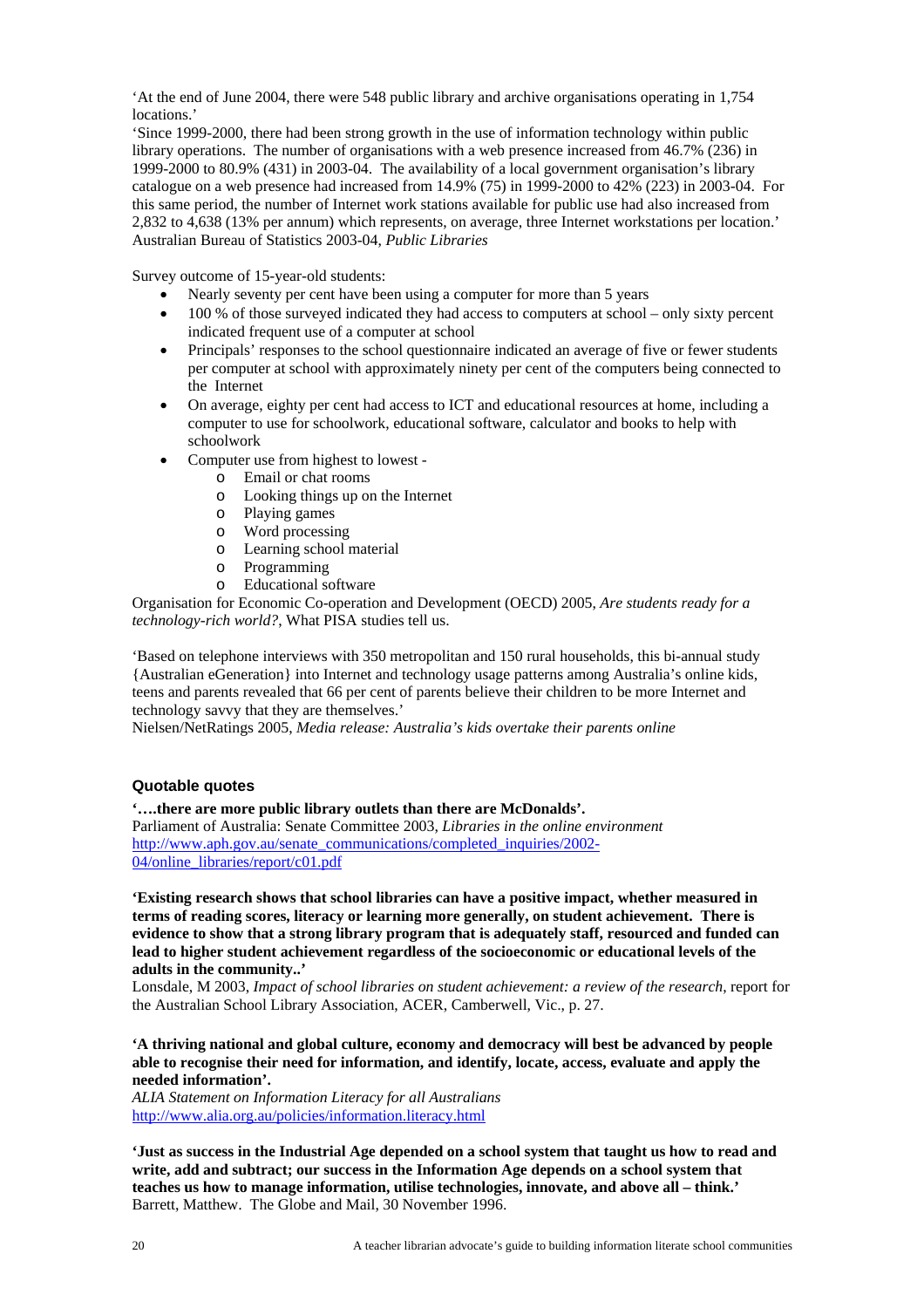**'Effective school library programs can also help promote the development of information literacy skills among all students by supporting and coordinating the collaborative planning and implementation of reading programs, inquiry and research tasks, and independent study.'**  Ontario. The Ministry of Education. *The Ontario Curriculum, Grades 9 to 12: Program Planning and Assessment*. 2000.

**'The fusion of learning, libraries and literacies is creating dynamic, if not confronting challenges for teacher-librarians, teachers and administrators, particularly when set against the backdrop of learning and information environments that are complex and fluid, connective and interactive, and ones no longer constrained by time and space.'** 

Todd, Ross 2001, 'Keynote paper: Virtual conference session', IASL conference 2001 <http://www.iasl-slo.org/virtualpaper2001.html> 15 August 2001

**'The role played by teacher-librarians goes beyond just keeping the library open. They have an overview of the curriculum, and they work with teachers to ensure that library materials support curriculum and to choose appropriate resources for use in the classroom. They also teach children research skills, how to write papers and how to use the computers and the Internet.'**  'Where have all the teacher-librarians gone?' *People for Education Newsletter*. December 4, 2000, Vol. 4 No. 1

**'With the advent of high technology and sophisticated networks, many schools have approached technology as if it were separate and distinct from "the library". But after networks are in and the equipment in place, it soon becomes evident that materials and information merely have new paths to take. The concept of a vast store of materials and information poised to serve teachers and learners remains intact no matter what it is named – the library, the library media centre, the information portal, or network central.'** 

Loertscher, David V 2000, *Reinventing your school's library in the age of technology: A guide for principals and superintendents*, Hi Willow Research and Publishing.

**'What I've been discussion thus far is a world Peter Drucker calls 'the knowledge society', on in which information is, in fact, our most precious resource. In such a world, education should empower everyone, not the few. But for information to become** *knowledge***, and ultimately, on hopes,** *wisdom***, it must be organised. And, in this new climate, the** *public* **interest challenge, beyond access and equity is, I believe sorting and selection. The challenge for educators is to help students make sense of a world described by some as** *information overload***'.** 

Boyer, EL 1997, *Selected speeches 1979-1995*, The Carnegie Foundation for the Advancement of Teaching, Princeton, NJ, p. 140.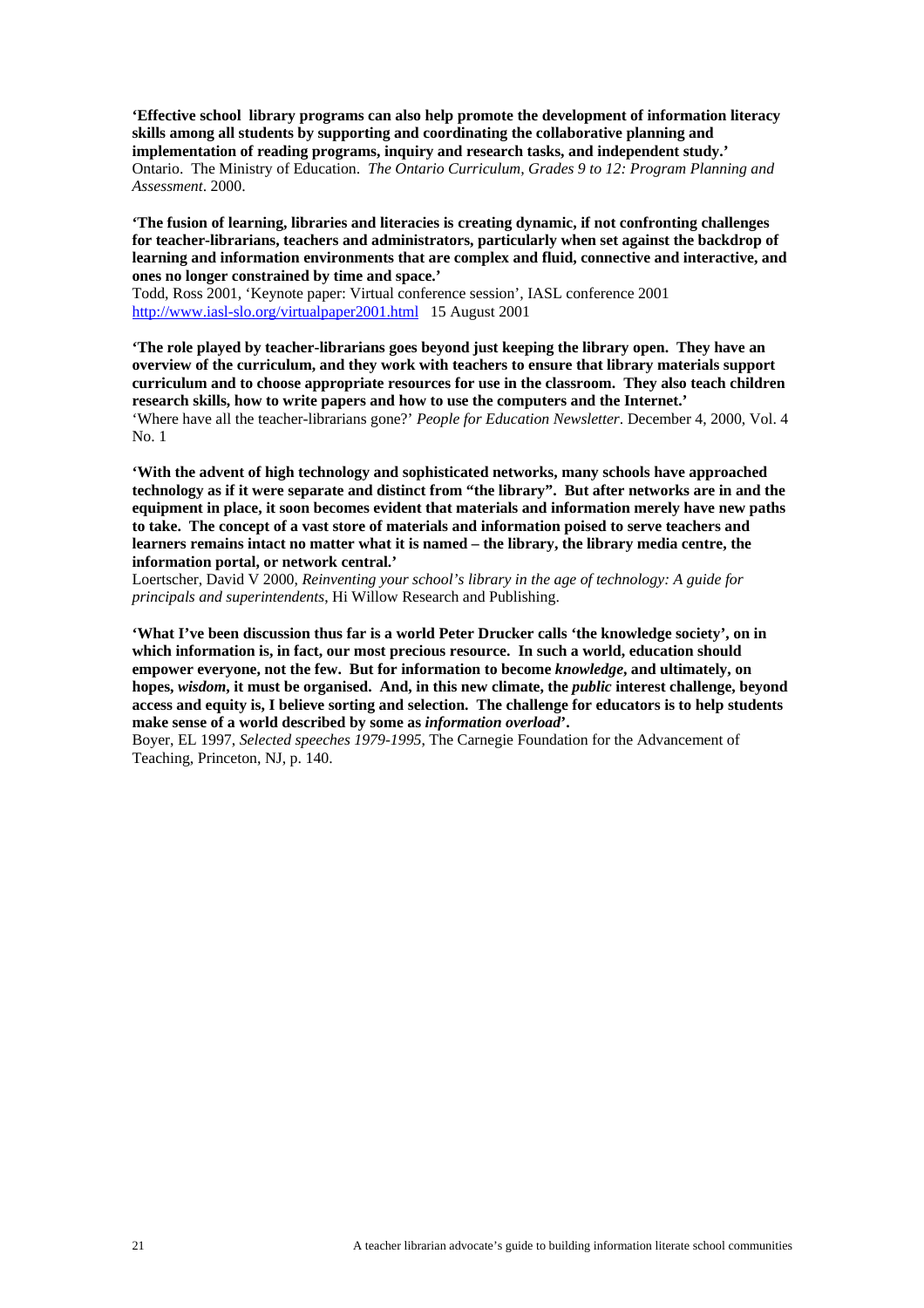# **Learning matrix for student learning**

From *Learning for the future: a professional development kit*, published by the Australian School Library Association, 2004, pp. 8-13. The learning matrix is adapted and developed from *Learning for the future: developing information services in schools*  $2^{nd}$  edition, published by the Australian School Library Association (ASLA) and Australian Library and Information Association (ALIA), 2001, pp. 14-19.

<span id="page-21-0"></span>

|                                      | Level 1                                                                                                                                                                                    | Level 2                                                                                                                                                                                                                  | Level 3                                                                                                                                                                                                                          | Level 4                                                                                                                                                                                                                                              | Level 5                                                                                                                                                                                                                                                                                                                         | Level 6                                                                                                                                                                                                                                                                                                                                      |
|--------------------------------------|--------------------------------------------------------------------------------------------------------------------------------------------------------------------------------------------|--------------------------------------------------------------------------------------------------------------------------------------------------------------------------------------------------------------------------|----------------------------------------------------------------------------------------------------------------------------------------------------------------------------------------------------------------------------------|------------------------------------------------------------------------------------------------------------------------------------------------------------------------------------------------------------------------------------------------------|---------------------------------------------------------------------------------------------------------------------------------------------------------------------------------------------------------------------------------------------------------------------------------------------------------------------------------|----------------------------------------------------------------------------------------------------------------------------------------------------------------------------------------------------------------------------------------------------------------------------------------------------------------------------------------------|
|                                      | <b>INFORMATION LITERACY</b>                                                                                                                                                                |                                                                                                                                                                                                                          |                                                                                                                                                                                                                                  |                                                                                                                                                                                                                                                      |                                                                                                                                                                                                                                                                                                                                 |                                                                                                                                                                                                                                                                                                                                              |
| <b>Defining information</b><br>needs | The student:<br>Suggests questions for<br>investigation with teacher<br>assistance, in response to<br>directed discussion on a<br>given topic using an audio<br>and $/$ or visual stimulus | The student:<br>Selects from a range of<br>well-defined topics,<br>participates in teacher-led<br>brainstorming, clustering of<br>ideas, focus-question<br>development and<br>completion of a group-<br>search strategy. | The student:<br>Selects from within a broad<br>topic and narrows the topic<br>with assistance. Participates<br>in teacher-directed group<br>clustering of ideas to arrive<br>at focus questions and a<br>simple search strategy. | The student:<br>Selects from within a given<br>topic area and narrows a<br>topic given guidelines and<br>assistance where needed.<br>Independently brainstorms<br>and clusters ideas to<br>develop focus questions and<br>devises a search strategy. | The student:<br>Prepares a search strategy<br>in a standard format which<br>involves the analysis of<br>research tasks requiring<br>consideration of more than<br>one point of view. Develops<br>and clusters focus questions<br>under appropriate headings<br>and subheadings and<br>predicts suitable<br>information sources. | The student: Independently<br>analyses or devises a<br>research task or hypothesis<br>for investigation,<br>recognising the key<br>requirements. Prepares a<br>search strategy, which<br>identifies a range of search<br>terms, appropriate sources<br>and a framework for focus<br>questions and subheadings<br>to guide the investigation. |
|                                      | <b>ICT LITERACY</b>                                                                                                                                                                        |                                                                                                                                                                                                                          |                                                                                                                                                                                                                                  |                                                                                                                                                                                                                                                      |                                                                                                                                                                                                                                                                                                                                 |                                                                                                                                                                                                                                                                                                                                              |
|                                      | Participates in teacher-led<br>development of questions in<br>graphic and word<br>processing formats.                                                                                      | Participates in teacher-led<br>creation of simple word<br>processed documents<br>containing questions for the<br>task. Includes concept<br>mapping using a graphic<br>format.                                            | Develops graphical format<br>for focus and contributing<br>questions and the search<br>strategy with teacher<br>assistance. Uses tables to<br>outline the research task.                                                         | Develops concept maps and<br>word processed documents.<br>Develops web pages to<br>include concept maps                                                                                                                                              | Develops research outlines<br>using word processors,<br>spreadsheets and / or web<br>media. Develops templates<br>for frameworks.                                                                                                                                                                                               | Develops a query for a<br>range of search engines and<br>databases appropriate to the<br>topic. Develops outlines in<br>web and text formats to act<br>as a link for the research.                                                                                                                                                           |
|                                      | <b>LITERATURE / LITERACY</b>                                                                                                                                                               |                                                                                                                                                                                                                          |                                                                                                                                                                                                                                  |                                                                                                                                                                                                                                                      |                                                                                                                                                                                                                                                                                                                                 |                                                                                                                                                                                                                                                                                                                                              |
|                                      | Participates in teacher-led<br>discussion by predicting<br>and identifying the setting<br>of the story, who is the<br>main character                                                       | Participates in teacher-led<br>identification of characters<br>and setting                                                                                                                                               | Identifies, with teacher<br>guidance, characters, genre<br>and setting                                                                                                                                                           | Develops a story map that<br>provides evidence of genre<br>characteristics and relate<br>characters to same.                                                                                                                                         | Prepares a comparative<br>study of genre, theme<br>and/or storyline                                                                                                                                                                                                                                                             | Prepares a framework for<br>study of a novel                                                                                                                                                                                                                                                                                                 |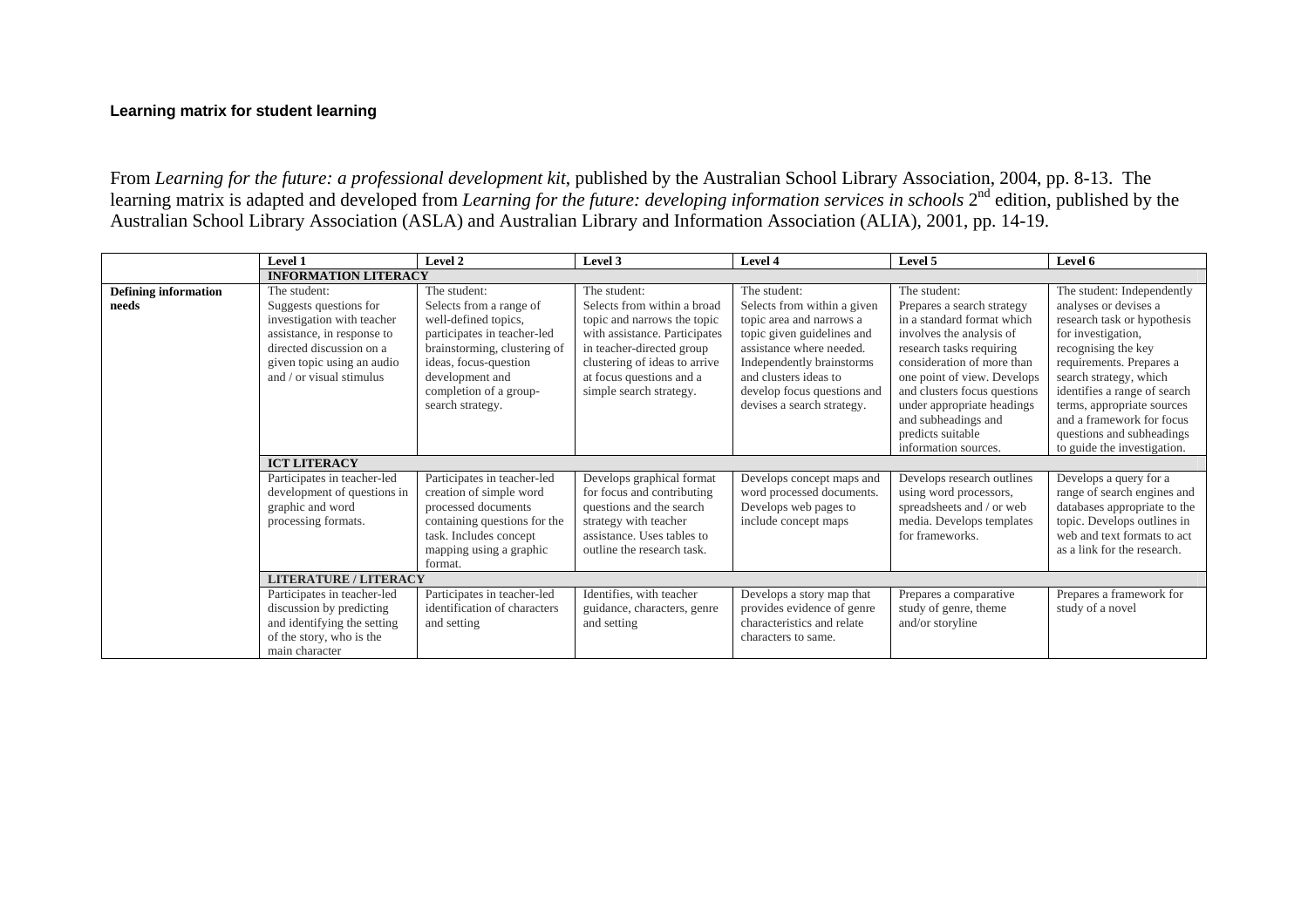|                             | Level 1                                                                                                                                                                                                                                                          | Level 2                                                                                                                                                                                                                                                                                                                                                                                                                                                                                                              | Level 3                                                                                                                                                                                                                                                                                                                                                                                                                                            | Level 4                                                                                                                                                                                                                                                                                                                                                                                                                                             | Level 5                                                                                                                                                                                                                                                                                                                                                                                                                                                                                                                                              | Level 6                                                                                                                                                                                                                                                                                                                                                                                                                 |
|-----------------------------|------------------------------------------------------------------------------------------------------------------------------------------------------------------------------------------------------------------------------------------------------------------|----------------------------------------------------------------------------------------------------------------------------------------------------------------------------------------------------------------------------------------------------------------------------------------------------------------------------------------------------------------------------------------------------------------------------------------------------------------------------------------------------------------------|----------------------------------------------------------------------------------------------------------------------------------------------------------------------------------------------------------------------------------------------------------------------------------------------------------------------------------------------------------------------------------------------------------------------------------------------------|-----------------------------------------------------------------------------------------------------------------------------------------------------------------------------------------------------------------------------------------------------------------------------------------------------------------------------------------------------------------------------------------------------------------------------------------------------|------------------------------------------------------------------------------------------------------------------------------------------------------------------------------------------------------------------------------------------------------------------------------------------------------------------------------------------------------------------------------------------------------------------------------------------------------------------------------------------------------------------------------------------------------|-------------------------------------------------------------------------------------------------------------------------------------------------------------------------------------------------------------------------------------------------------------------------------------------------------------------------------------------------------------------------------------------------------------------------|
|                             | <b>INFORMATION LITERACY</b>                                                                                                                                                                                                                                      |                                                                                                                                                                                                                                                                                                                                                                                                                                                                                                                      |                                                                                                                                                                                                                                                                                                                                                                                                                                                    |                                                                                                                                                                                                                                                                                                                                                                                                                                                     |                                                                                                                                                                                                                                                                                                                                                                                                                                                                                                                                                      |                                                                                                                                                                                                                                                                                                                                                                                                                         |
| <b>Locating information</b> | The student:<br>Identifies and selects<br>sources of information with<br>teacher assistance using<br>knowledge of the library<br>organisational system,<br>personal experience and / or<br>knowledge of a topic or<br>context primary sources<br>such as people. | The student:<br>Identifies and locates<br>resources following a<br>search strategy with<br>assistance. Uses author, title<br>and subject entries in the<br>catalogue, the Dewey<br>decimal classification<br>system and a knowledge of<br>the purposes of specialist<br>reference materials.<br>Appropriate resources are<br>selected using simple<br>scanning techniques,<br>equipment, surface features<br>of a resource and a table of<br>contents. With assistance<br>data are gathered from<br>primary sources. | The student:<br>Identifies and locates<br>resources with assistance,<br>and modifies a search<br>strategy, using single term<br>catalogue searches and pre<br>judges the relative worth of<br>resources. Selections are<br>made by scanning all parts<br>of a book / package notes<br>and using knowledge of the<br>structure of newspapers and<br>encyclopedias and the need<br>to read / view only the<br>appropriate sections of a<br>resource. | The student:<br>Identifies and locates a<br>range of resources in the<br>school and wider<br>community by<br>independently following a<br>search strategy and using<br>both single and combined<br>search terms. Text headings<br>are surveyed in resource<br>selections and the<br>importance of currency,<br>differing viewpoints and<br>differences in purpose and<br>coverage between<br>magazines, newspapers and<br>pamphlets are recognised. | The student:<br>Locates resources<br>representing a range of<br>viewpoints by following<br>and modifying a search<br>strategy which involves<br>using broad and narrow<br>terms in a variety of<br>combinations and<br>eliminating inappropriate<br>resources using catalogue<br>information.<br>Makes selections by<br>surveying all aspects of<br>resource including complex<br>referencing in indexes.<br>Sources of information can<br>include external databases.<br>electronic information<br>services, and specialist<br>reference materials. | The student:<br>Locates resources<br>representing different<br>viewpoints and from<br>different perspectives by<br>independently refining and<br>adapting a search strategy<br>using multiple<br>combinations of terms to<br>search catalogues,<br>databases and indexes,<br>including periodical<br>indexes. Selections are<br>made by skimming<br>abstracts, all surface<br>features of a resource and<br>text clues. |
|                             | <b>ICT LITERACY</b>                                                                                                                                                                                                                                              |                                                                                                                                                                                                                                                                                                                                                                                                                                                                                                                      |                                                                                                                                                                                                                                                                                                                                                                                                                                                    |                                                                                                                                                                                                                                                                                                                                                                                                                                                     |                                                                                                                                                                                                                                                                                                                                                                                                                                                                                                                                                      |                                                                                                                                                                                                                                                                                                                                                                                                                         |
|                             | Uses an online catalogue<br>for a simple query with<br>teacher assistance.<br>Participates with the class<br>and teacher in composing<br>email requesting<br>information.                                                                                        | Uses an online catalogue<br>and / or simple database<br>and / or a teacher pre<br>selected web page to form a<br>simple word query.<br>Composes, sends and reads<br>emails to request<br>information and<br>communicate with teacher<br>assistance. Uses topic<br>specific multimedia<br>programs to locate teacher<br>directed information.                                                                                                                                                                         | Uses online catalogues,<br>simple databases, simple<br>search engines, and<br>electronic indexes for<br>simple queries.<br>Use email for information<br>gathering, including<br>sending attachments for<br>information. Uses<br>electronic encyclopaedias<br>and topic specific<br>multimedia programs                                                                                                                                             | Uses library related<br>electronic sources as well as<br>the World Wide Web -<br>search engines and<br>"bookmarked" sites to<br>locate information. Email.<br>discussion lists and<br>appropriate chat rooms to<br>locate information.                                                                                                                                                                                                              | Uses a range of online<br>services including the<br>WWW and dedicated<br>subscription services. Uses<br>academic / specialist online<br>search services for complex<br>references with teacher<br>assistance.                                                                                                                                                                                                                                                                                                                                        | Independently locates and<br>uses information available<br>in a variety of media.                                                                                                                                                                                                                                                                                                                                       |
|                             | <b>LITERATURE / LITERACY</b>                                                                                                                                                                                                                                     |                                                                                                                                                                                                                                                                                                                                                                                                                                                                                                                      |                                                                                                                                                                                                                                                                                                                                                                                                                                                    |                                                                                                                                                                                                                                                                                                                                                                                                                                                     |                                                                                                                                                                                                                                                                                                                                                                                                                                                                                                                                                      |                                                                                                                                                                                                                                                                                                                                                                                                                         |
|                             | Participates in teacher-led<br>identification of storyline -<br>using retell or recount.<br>Identifies main idea of story                                                                                                                                        | With teacher assistance,<br>identifies the beginning of<br>the<br>story, climax and<br>conclusion                                                                                                                                                                                                                                                                                                                                                                                                                    | Identifies story theme and<br>can relate this to current<br>affairs or events. With<br>teacher assistance can<br>diagrammatically show<br>characters and story events.                                                                                                                                                                                                                                                                             | Identifies cause and effect<br>relationships in story                                                                                                                                                                                                                                                                                                                                                                                               | Diagrammatically<br>explains relationships,<br>written explanations about<br>the themes and sub themes                                                                                                                                                                                                                                                                                                                                                                                                                                               | Identifies all elements the<br>author has used to create<br>the story.                                                                                                                                                                                                                                                                                                                                                  |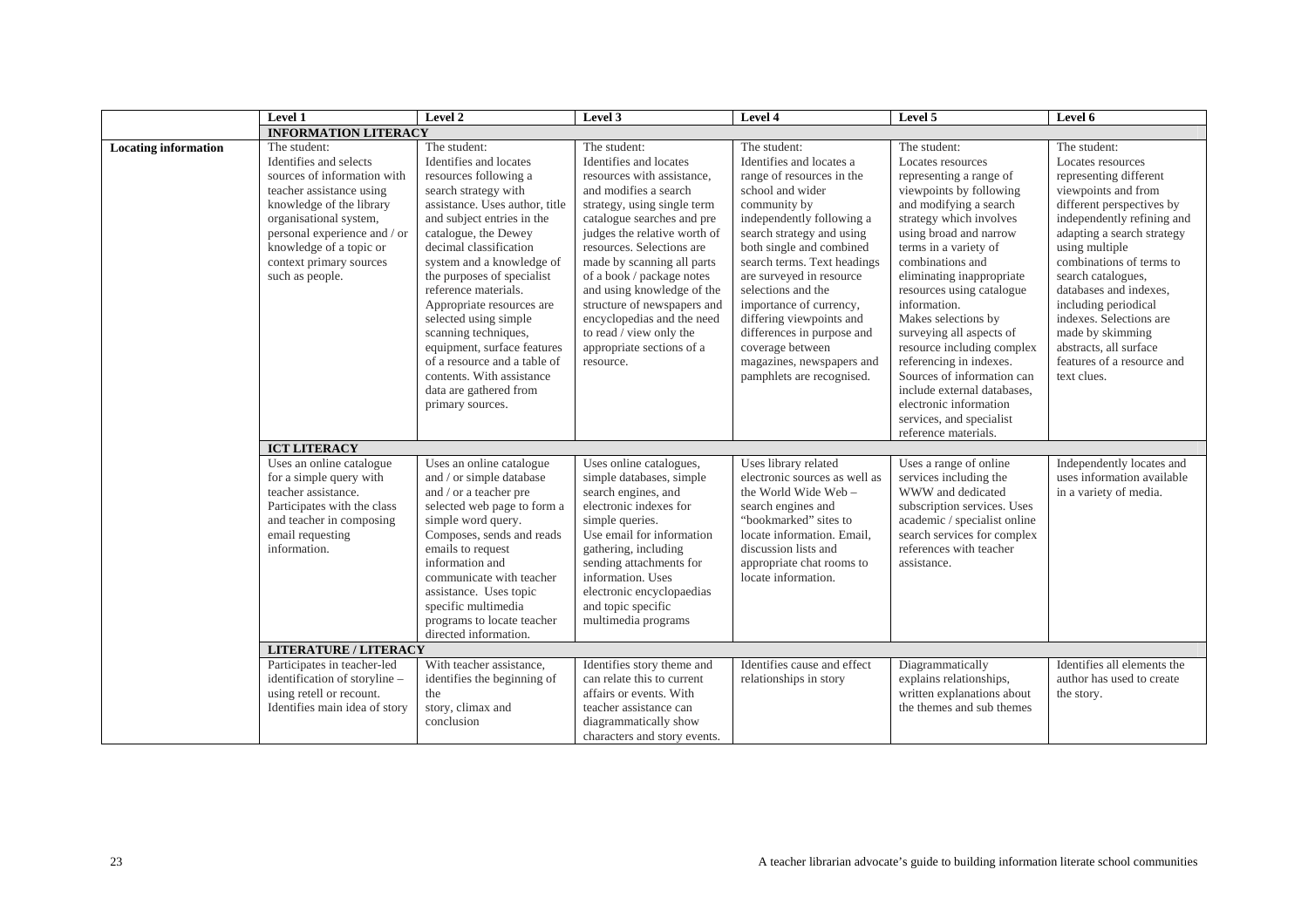|                              | Level 1                                                                                                                                                                                                                                                                                                                                                                                                                                 | Level 2                                                                                                                                                                                                                                                                                                                                                                                                                                             | Level 3                                                                                                                                                                                                                                                                                                                                                                                                                                                                                                                 | Level 4                                                                                                                                                                                                                                                                                                                                                                                                                                                                                                                    | Level 5                                                                                                                                                                                                                                                                                                                                                                                                                                                                                                 | Level 6                                                                                                                                                                                                                                                                                                                                                              |
|------------------------------|-----------------------------------------------------------------------------------------------------------------------------------------------------------------------------------------------------------------------------------------------------------------------------------------------------------------------------------------------------------------------------------------------------------------------------------------|-----------------------------------------------------------------------------------------------------------------------------------------------------------------------------------------------------------------------------------------------------------------------------------------------------------------------------------------------------------------------------------------------------------------------------------------------------|-------------------------------------------------------------------------------------------------------------------------------------------------------------------------------------------------------------------------------------------------------------------------------------------------------------------------------------------------------------------------------------------------------------------------------------------------------------------------------------------------------------------------|----------------------------------------------------------------------------------------------------------------------------------------------------------------------------------------------------------------------------------------------------------------------------------------------------------------------------------------------------------------------------------------------------------------------------------------------------------------------------------------------------------------------------|---------------------------------------------------------------------------------------------------------------------------------------------------------------------------------------------------------------------------------------------------------------------------------------------------------------------------------------------------------------------------------------------------------------------------------------------------------------------------------------------------------|----------------------------------------------------------------------------------------------------------------------------------------------------------------------------------------------------------------------------------------------------------------------------------------------------------------------------------------------------------------------|
|                              | <b>INFORMATION LITERACY</b>                                                                                                                                                                                                                                                                                                                                                                                                             |                                                                                                                                                                                                                                                                                                                                                                                                                                                     |                                                                                                                                                                                                                                                                                                                                                                                                                                                                                                                         |                                                                                                                                                                                                                                                                                                                                                                                                                                                                                                                            |                                                                                                                                                                                                                                                                                                                                                                                                                                                                                                         |                                                                                                                                                                                                                                                                                                                                                                      |
| <b>Selecting information</b> | The student:<br>Selects and records the<br>main idea and key words<br>from a text or audio and/or<br>visual source in a concept<br>maps, sequence or list to<br>show the relationship of the<br>ideas to each other and the<br>focus question.<br><b>ICT LITERACY</b><br>Participates in teacher<br>directed development of<br>frameworks for ideas and<br>concept maps using<br>graphics. Uses a word<br>processor to list information | The student:<br>Selects main ideas and<br>supporting key words from<br>more than one source.<br>categorises and records<br>information in lists, picture<br>sequences, grids or concept<br>maps which show the<br>relationship of the ideas to<br>each other and the focus<br>questions.<br>Uses word processing to<br>develop graphic / text<br>concept maps. Include<br>graphic and / or electronic<br>links to develop<br>relationship of ideas. | The student:<br>Selects and records<br>information relevant to a<br>specific purpose using a<br>notemaking strategy suited<br>to the task. Included are<br>semantic grids and structure<br>overviews. Information is<br>evaluated in terms of<br>language suitability and<br>currency and comparisons<br>are made between different<br>formats and sources.<br>Uses tables, teacher<br>developed templates and<br>graphic structures as<br>notetaking frameworks.<br>Included are multimedia<br>components developed by | The student:<br>Selects and records<br>information from a variety<br>of types of sources which<br>include magazines,<br>newspapers, pamphlets and<br>reference materials. The<br>text structure of these types<br>of materials is understood<br>and appropriate skimming<br>and scanning techniques are<br>employed. Suitable<br>notemaking strategies are<br>selected with assistance.<br>Selects information from<br>electronic indexes, full text<br>sources and online services<br>including web-based<br>information. | The student:<br>Selects and records<br>appropriate information<br>representing a range of<br>viewpoints, recognising<br>whether the information is<br>closer to fact or opinion.<br>Text-content clues are used<br>to identify main and<br>subordinate ideas and<br>headings and subheadings<br>are used to structure notes.<br>Selects information from a<br>range of sources. Uses<br>advanced features of word<br>processors, spreadsheets<br>and multimedia to identify<br>required information and | The student:<br>Selects and records relevant<br>information integrating a<br>range of skimming and<br>scanning techniques. The<br>credibility of information<br>which expresses opinion is<br>assessed and<br>inconsistencies, bias and<br>prejudice are identified<br>Records information in a<br>range of electronic formats<br>appropriate to the<br>information. |
|                              | and include this information<br>in a table with teacher<br>assistance. Records voice or<br>sound as main ideas. Saves<br>text and graphics to student<br>folder for inclusion in<br>information records.<br><b>LITERATURE / LITERACY</b><br>Participates in teacher led<br>discussion about the<br>feelings expressed in the<br>story                                                                                                   | Determines prejudice in<br>story with teacher<br>assistance. Can represent<br>the emotions of the story in<br>a visual format.                                                                                                                                                                                                                                                                                                                      | students and / or<br>information sources.<br>Detects discrimination in<br>story and can classify the<br>discrimination – racial.<br>gender, religious etc                                                                                                                                                                                                                                                                                                                                                               | Determines attitudes<br>displayed by author through<br>the story.                                                                                                                                                                                                                                                                                                                                                                                                                                                          | use hyperlinks to show<br>relationships within the<br>notetaking structure<br>Reads a range of material<br>and can select based on<br>types of bias, emotions in<br>books. Relates attitudes or<br>prejudice in at least 3 books<br>to a theme.                                                                                                                                                                                                                                                         | Outlines the place of bias,<br>emotions and author<br>attitudes in books. How<br>does this affect the reader?                                                                                                                                                                                                                                                        |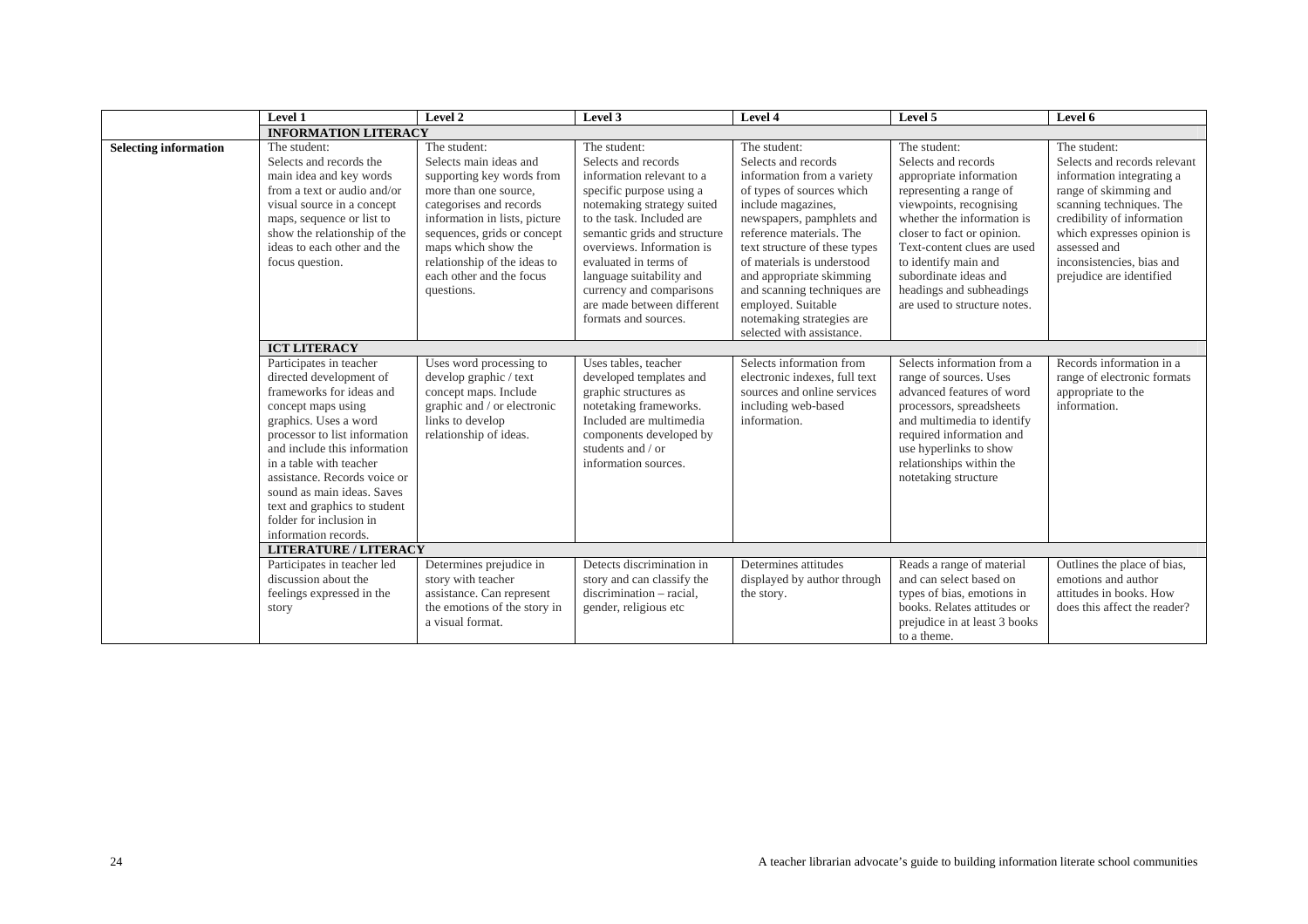|                               | Level 1                                                                                                                               | Level 2                                                                                                                                                                                          | Level 3                                                                                                                                                                                                       | Level 4                                                                                                                                                                                                                                                                                                                        | Level 5                                                                                                                                                                                                                                                                 | Level 6                                                                                                                                                                                                                                                                                                                                  |
|-------------------------------|---------------------------------------------------------------------------------------------------------------------------------------|--------------------------------------------------------------------------------------------------------------------------------------------------------------------------------------------------|---------------------------------------------------------------------------------------------------------------------------------------------------------------------------------------------------------------|--------------------------------------------------------------------------------------------------------------------------------------------------------------------------------------------------------------------------------------------------------------------------------------------------------------------------------|-------------------------------------------------------------------------------------------------------------------------------------------------------------------------------------------------------------------------------------------------------------------------|------------------------------------------------------------------------------------------------------------------------------------------------------------------------------------------------------------------------------------------------------------------------------------------------------------------------------------------|
|                               | <b>INFORMATION LITERACY</b>                                                                                                           |                                                                                                                                                                                                  |                                                                                                                                                                                                               |                                                                                                                                                                                                                                                                                                                                |                                                                                                                                                                                                                                                                         |                                                                                                                                                                                                                                                                                                                                          |
| <b>Organising information</b> | The student:<br>Participates in teacher-<br>directed group<br>consideration of<br>appropriateness and<br>presentation of information. | The student:<br>Processes information by<br>comparing, selecting and<br>combining, with assistance,<br>that which is relevant to the<br>task and organising<br>according to an agreed<br>format. | The student:<br>Processes and organises<br>information with assistance.<br>determining that which is<br>conflicting and irrelevant<br>and combining it into an<br>appropriate framework<br>using subheadings. | The student:<br>Processes information by<br>synthesising and beginning<br>to make generalisations<br>with information from<br>opposing viewpoints, taking<br>into account accuracy and<br>appropriateness to the task<br>and audience. Information<br>is organised according to an<br>independently chosen<br>standard format. | The student:<br>Processes information by<br>evaluating it for accuracy,<br>fact and opinion and<br>synthesises to substantiate<br>judgments and make<br>generalisations. The<br>organising framework used<br>is modified to suit the task.<br>information and audience. | The student:<br>Processes information<br>having regard for logic,<br>value judgments and<br>contradictions: synthesising<br>and making inferences and<br>deductions to support a<br>thesis or hypothesis.<br>Information is organised<br>using a framework of<br>categories and<br>subcategories to support the<br>position being taken. |
|                               | <b>ICT LITERACY</b>                                                                                                                   |                                                                                                                                                                                                  |                                                                                                                                                                                                               |                                                                                                                                                                                                                                                                                                                                |                                                                                                                                                                                                                                                                         |                                                                                                                                                                                                                                                                                                                                          |
|                               | Participates in teacher-<br>directed graphical<br>organisation of information.                                                        | Uses a word processor and<br>simple multimedia to<br>organise information with<br>teacher assistance                                                                                             | Uses word processing,<br>spreadsheets, multimedia<br>simple databases to<br>organise information with<br>assistance.                                                                                          | Uses word processing,<br>spreadsheets, databases,<br>multimedia and web-based<br>information. Organisation<br>of information is assisted by<br>use of electronic templates<br>and frameworks and is used<br>with teacher assistance.                                                                                           | Use of a variety of<br>multimedia and applications<br>software. Include virtual<br>locations for information<br>organisation.                                                                                                                                           | Organises information<br>using a variety of software<br>and media. Included are<br>student developed<br>electronic templates and<br>hypertext applications.                                                                                                                                                                              |
|                               | <b>LITERATURE / LITERACY</b>                                                                                                          |                                                                                                                                                                                                  |                                                                                                                                                                                                               |                                                                                                                                                                                                                                                                                                                                |                                                                                                                                                                                                                                                                         |                                                                                                                                                                                                                                                                                                                                          |
|                               | Retells a story in parts<br>ensuring sequence is correct<br>with teacher assistance.                                                  | Designs a story map<br>showing storyline and<br>characters action.                                                                                                                               | Combines 2 stories with the<br>same theme and displays<br>this diagrammatically.                                                                                                                              | Categorises stories based on<br>themes, identifies cause and<br>effect relationships and<br>creates new endings for<br>stories changing the<br>relationship between<br>characters.                                                                                                                                             | Develops generalisations<br>about stories based on<br>themes and relates this to<br>contemporary society.                                                                                                                                                               | Develops an argument for<br>or against the author's<br>assertions and relates the<br>argument to the theme and<br>contemporary society.                                                                                                                                                                                                  |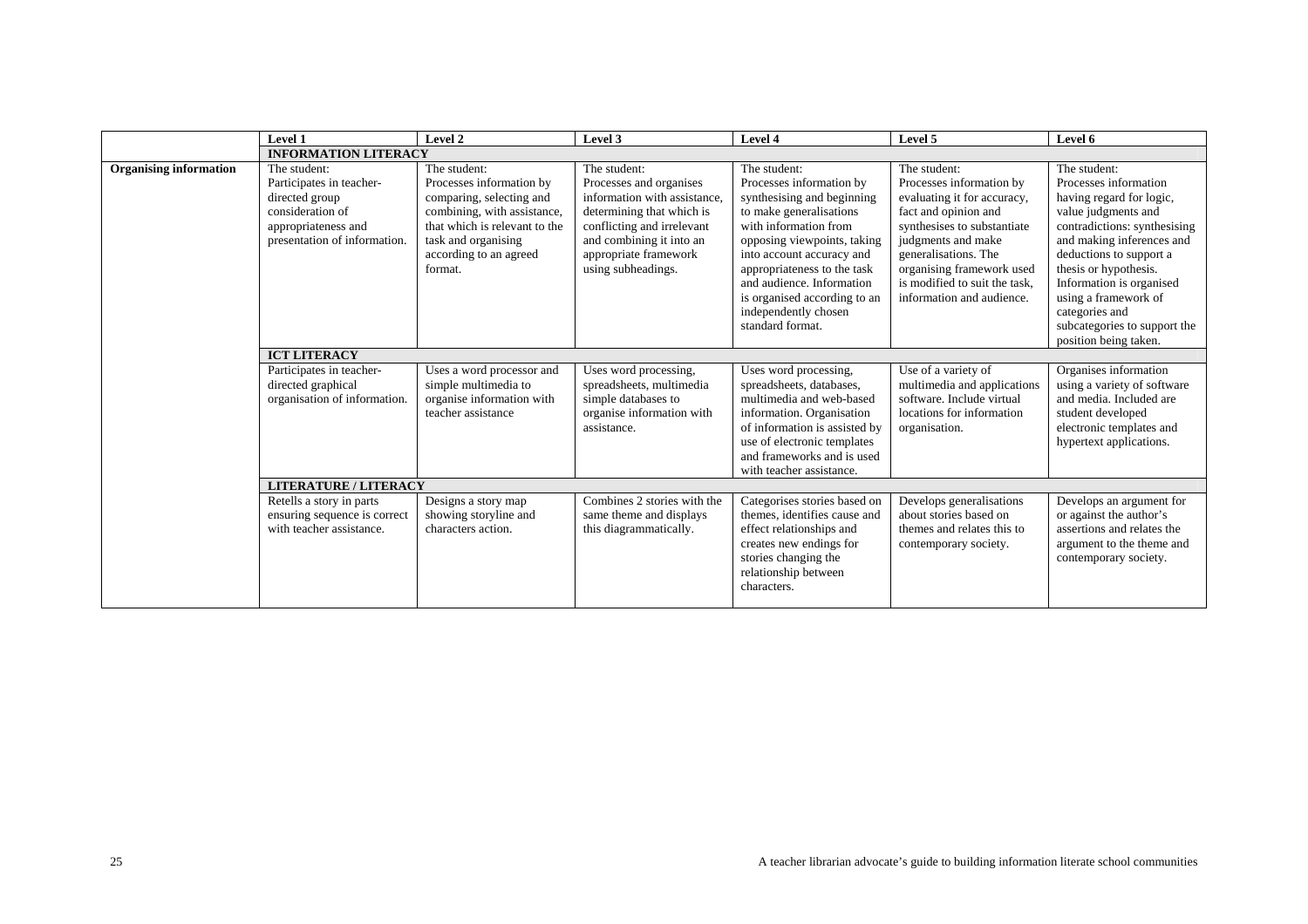|                                            | Level 1                                                                                                                                                                    | Level 2                                                                                                                                                                                                                                                                                                                                          | Level 3                                                                                                                                                                                                                                                                                                                                                                                                                           | Level 4                                                                                                                                                                                                                                                                                                                                                    | Level 5                                                                                                                                                                                                                                                                                               | Level 6                                                                                                                                                                                                                                                                                                                             |
|--------------------------------------------|----------------------------------------------------------------------------------------------------------------------------------------------------------------------------|--------------------------------------------------------------------------------------------------------------------------------------------------------------------------------------------------------------------------------------------------------------------------------------------------------------------------------------------------|-----------------------------------------------------------------------------------------------------------------------------------------------------------------------------------------------------------------------------------------------------------------------------------------------------------------------------------------------------------------------------------------------------------------------------------|------------------------------------------------------------------------------------------------------------------------------------------------------------------------------------------------------------------------------------------------------------------------------------------------------------------------------------------------------------|-------------------------------------------------------------------------------------------------------------------------------------------------------------------------------------------------------------------------------------------------------------------------------------------------------|-------------------------------------------------------------------------------------------------------------------------------------------------------------------------------------------------------------------------------------------------------------------------------------------------------------------------------------|
|                                            | <b>INFORMATION LITERACY</b>                                                                                                                                                |                                                                                                                                                                                                                                                                                                                                                  |                                                                                                                                                                                                                                                                                                                                                                                                                                   |                                                                                                                                                                                                                                                                                                                                                            |                                                                                                                                                                                                                                                                                                       |                                                                                                                                                                                                                                                                                                                                     |
| <b>Creating and sharing</b><br>information | The student:<br>Presents responses to a task<br>or question in a written or<br>oral sentence, drawing a<br>simple picture sequence,<br>model or role-play.                 | The student:<br>Presents responses to a<br>task/topic which conveys<br>understanding of the<br>information gathered using<br>logical structures such as<br>time sequences and cause<br>and effect. Format of<br>presentation includes<br>simple written or oral<br>recounts and factual<br>descriptions, illustrations,<br>models and role-play. | The student:<br>Presents responses to a<br>research task which are<br>suited to the audience and<br>which demonstrate<br>understanding and<br>interpretation of the<br>information. Organisation is<br>logical with simple<br>conclusions. Appropriate<br>frameworks are used for a<br>variety of forms such as<br>reports, recounts and<br>descriptions or graphic or<br>pictorial, dramatic and<br>constructed representations. | The student:<br>Presents logical responses<br>to a research task which<br>demonstrate an ability to<br>make generalisations and<br>draw simple conclusions<br>based on the given<br>information. With<br>assistance, appropriate<br>construction of written and<br>oral forms and frameworks<br>are chosen, taking into<br>account audience and<br>purpose | The student:<br>Presents cohesive responses<br>to a research task which,<br>base don synthesis of given<br>information, demonstrates<br>and ability to support an<br>issue and to generalise.<br>Appropriate forms and<br>frameworks are selected<br>with assistance to suit<br>audience and purpose. | The student:<br>Presents analytical and<br>persuasive responses to a<br>research task, using subject<br>specific language and<br>demonstrating an ability to<br>consider different<br>viewpoints. Appropriate<br>forms and frameworks are<br>selected to suit the<br>audience, the purpose and<br>the nature of the<br>information. |
|                                            | <b>ICT LITERACY</b>                                                                                                                                                        |                                                                                                                                                                                                                                                                                                                                                  |                                                                                                                                                                                                                                                                                                                                                                                                                                   |                                                                                                                                                                                                                                                                                                                                                            |                                                                                                                                                                                                                                                                                                       |                                                                                                                                                                                                                                                                                                                                     |
|                                            | Presents information using<br>a word processor and<br>simple multimedia<br>including graphics and<br>sound. Uses email to share<br>information with teacher<br>assistance. | Presents the task in a simple<br>multimedia format with<br>teacher assistance. Includes<br>word processed and graphic<br>documents. The task is<br>shared through email.                                                                                                                                                                         | Presents the task in<br>multimedia format<br>including sound and video<br>with teacher assistance.<br>Publishing completed task<br>through email and the<br>school intranet with teacher<br>assistance.                                                                                                                                                                                                                           | Presents a task as a<br>multimedia product.<br>Development of web pages<br>with teacher assistance.<br>Publish to the school<br>intranet and the WWW.                                                                                                                                                                                                      | Presents $task(s)$ in the most<br>appropriate electronic<br>format for the information<br>and audience type with<br>assistance. Included are full<br>multimedia capabilities.                                                                                                                         | Presents information in the<br>most appropriate ICT<br>framework to suit audience<br>and purpose. Included are<br>communication<br>mechanisms to allow<br>audience participation.                                                                                                                                                   |
|                                            | <b>LITERATURE / LITERACY</b>                                                                                                                                               |                                                                                                                                                                                                                                                                                                                                                  |                                                                                                                                                                                                                                                                                                                                                                                                                                   |                                                                                                                                                                                                                                                                                                                                                            |                                                                                                                                                                                                                                                                                                       |                                                                                                                                                                                                                                                                                                                                     |
|                                            | Demonstrates a response to<br>literature by: Visually<br>interpreting the authors<br>theme or emotion.                                                                     | Demonstrates a response to<br>literature by: Creating a<br>timeline of the story and<br>visually identifying the<br>characters moods.                                                                                                                                                                                                            | Demonstrates a response to<br>literature by: Composes a<br>written response – poem,<br>letter, diary, alternative<br>ending to story etc.                                                                                                                                                                                                                                                                                         | Demonstrates a response to<br>literature by: Developing<br>the story into a different<br>$form - eg. readers theatre,$<br>webpage etc.                                                                                                                                                                                                                     | Demonstrates a response to<br>literature by: Developing an<br>action plan to address any<br>themes or needs identified<br>in the story.                                                                                                                                                               | Demonstrates a response to<br>literature by: Writing a<br>balanced perspective of the<br>story from all points of<br>view.                                                                                                                                                                                                          |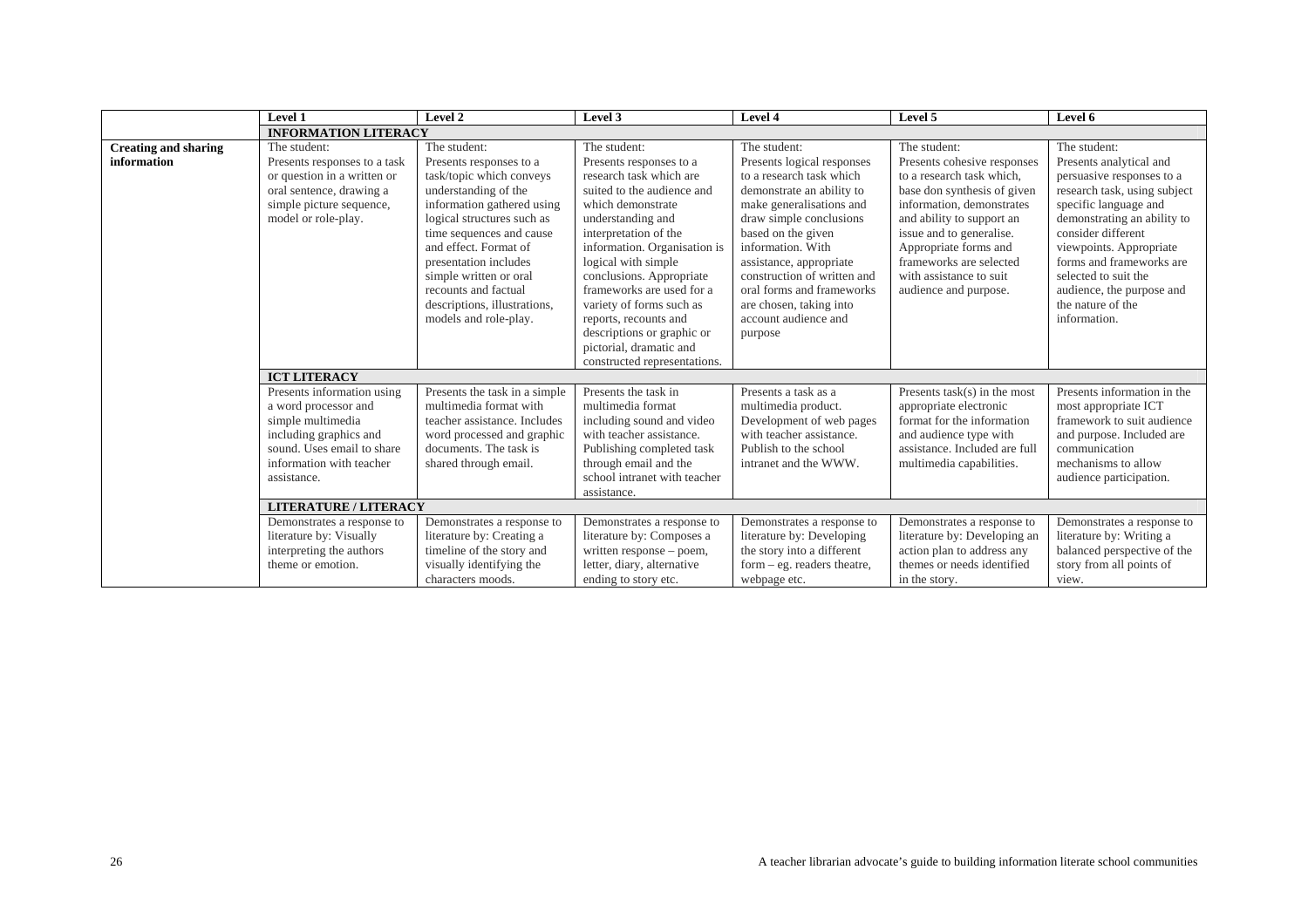|                                                                 | <b>Level 1</b>                                                                                                                                                                                                                                                                                                        | Level 2                                                                                                                                                                                                                                                                                                                               | Level 3                                                                                                                                                                                                                                                                                                                                     | Level 4                                                                                                                                                                                                                                                                                                                                                                                                                              | Level 5                                                                                                                                                                                                                                                                                                                                                                                                         | Level 6                                                                                                                                                                                                                                                                                                                                          |
|-----------------------------------------------------------------|-----------------------------------------------------------------------------------------------------------------------------------------------------------------------------------------------------------------------------------------------------------------------------------------------------------------------|---------------------------------------------------------------------------------------------------------------------------------------------------------------------------------------------------------------------------------------------------------------------------------------------------------------------------------------|---------------------------------------------------------------------------------------------------------------------------------------------------------------------------------------------------------------------------------------------------------------------------------------------------------------------------------------------|--------------------------------------------------------------------------------------------------------------------------------------------------------------------------------------------------------------------------------------------------------------------------------------------------------------------------------------------------------------------------------------------------------------------------------------|-----------------------------------------------------------------------------------------------------------------------------------------------------------------------------------------------------------------------------------------------------------------------------------------------------------------------------------------------------------------------------------------------------------------|--------------------------------------------------------------------------------------------------------------------------------------------------------------------------------------------------------------------------------------------------------------------------------------------------------------------------------------------------|
|                                                                 | <b>INFORMATION LITERACY</b>                                                                                                                                                                                                                                                                                           |                                                                                                                                                                                                                                                                                                                                       |                                                                                                                                                                                                                                                                                                                                             |                                                                                                                                                                                                                                                                                                                                                                                                                                      |                                                                                                                                                                                                                                                                                                                                                                                                                 |                                                                                                                                                                                                                                                                                                                                                  |
| <b>Evaluating information</b><br>and the information<br>process | The student:<br>Assesses the completed<br>research task, with teacher<br>assistance, with a key<br>question: "Did I answer the<br>questions I chose to<br>investigate?"<br>Evaluates the research task<br>and the information process<br>by orally checking with<br>teacher direction that each<br>stage was covered. | The student:<br>Self-assesses with teacher<br>assistance, the completed<br>research task with the key<br>question: "Did I answer the<br>questions and present the<br>information appropriately?"<br>Evaluates the research task<br>and the process by<br>completing a checklist<br>covering each stage of the<br>information process. | The student:<br>Self-assesses the completed<br>research task with the key<br>question: "Did I present<br>information that directly<br>relates to my questions?"<br>"Were my conclusions"<br>based on my information?"<br>Evaluates the information<br>process and identifies one<br>aspect for skill refinement<br>with teacher assistance. | The student:<br>Self-assesses the research<br>task and the identification<br>of the topic with the key<br>question: "Did my<br>assignment answer the<br>questions selected?" "Was<br>my assignment in an<br>appropriate form for the<br>audience and the initial<br>purpose?" using a teacher<br>selected framework.<br>Evaluates the information<br>process using a given<br>framework and identifies<br>areas for improvement with | The student:<br>Self-assesses the research<br>task using an appropriate<br>framework that is used<br>throughout the information<br>process. The key question is<br>addressed: "Have I<br>presented information that<br>addresses the topic and as<br>well is in an appropriate<br>form?"<br>Evaluates the process of<br>information retrieval and<br>use and identifies stages for<br>more concentrated effort. | The student:<br>Continually self-assesses all<br>aspects of the research task,<br>including appropriateness<br>of notetaking and other<br>frameworks used and re-<br>visits stages of the process<br>as a result of this<br>assessment.<br>Continually evaluates the<br>process undertaken and<br>identifies stages that require<br>improvement. |
|                                                                 |                                                                                                                                                                                                                                                                                                                       |                                                                                                                                                                                                                                                                                                                                       |                                                                                                                                                                                                                                                                                                                                             | teacher assistance.                                                                                                                                                                                                                                                                                                                                                                                                                  |                                                                                                                                                                                                                                                                                                                                                                                                                 |                                                                                                                                                                                                                                                                                                                                                  |
|                                                                 | <b>ICT LITERACY</b>                                                                                                                                                                                                                                                                                                   |                                                                                                                                                                                                                                                                                                                                       |                                                                                                                                                                                                                                                                                                                                             |                                                                                                                                                                                                                                                                                                                                                                                                                                      |                                                                                                                                                                                                                                                                                                                                                                                                                 |                                                                                                                                                                                                                                                                                                                                                  |
|                                                                 | Prints reports and / or<br>presents word processing<br>and multimedia files with<br>teacher assistance.                                                                                                                                                                                                               | Participates in teacher-led<br>evaluation of the role of<br>ICT in the research task.                                                                                                                                                                                                                                                 | Uses a teacher-developed<br>framework to evaluate the<br>role of ICT in the research<br>task / process.                                                                                                                                                                                                                                     | Evaluates the skills required<br>and the role of ICT in the<br>learning process with<br>teacher assistance.                                                                                                                                                                                                                                                                                                                          | Self-assesses the ICT<br>aspects of the task and<br>identifies future skill needs.                                                                                                                                                                                                                                                                                                                              | Self-assesses the role of<br>ICT in the learning process.                                                                                                                                                                                                                                                                                        |
|                                                                 | <b>LITERATURE / LITERACY</b>                                                                                                                                                                                                                                                                                          |                                                                                                                                                                                                                                                                                                                                       |                                                                                                                                                                                                                                                                                                                                             |                                                                                                                                                                                                                                                                                                                                                                                                                                      |                                                                                                                                                                                                                                                                                                                                                                                                                 |                                                                                                                                                                                                                                                                                                                                                  |
|                                                                 | Rates the success of the<br>author in writing a "good"<br>story with teacher<br>assistance.                                                                                                                                                                                                                           | Compares story with other<br>work from author and<br>evaluates author's ability to<br>engage the reader.                                                                                                                                                                                                                              | Explains how the author<br>achieved (or not) believable<br>characters, setting and plot.                                                                                                                                                                                                                                                    | Develops criteria for "what<br>makes a good story" and<br>applies this criteria to<br>books.                                                                                                                                                                                                                                                                                                                                         | Appraises the author's<br>believability of theme,<br>characters etc and provides<br>a critique about<br>improvements needed.                                                                                                                                                                                                                                                                                    | Critically evaluates story -<br>mood, theme,<br>characterisation.                                                                                                                                                                                                                                                                                |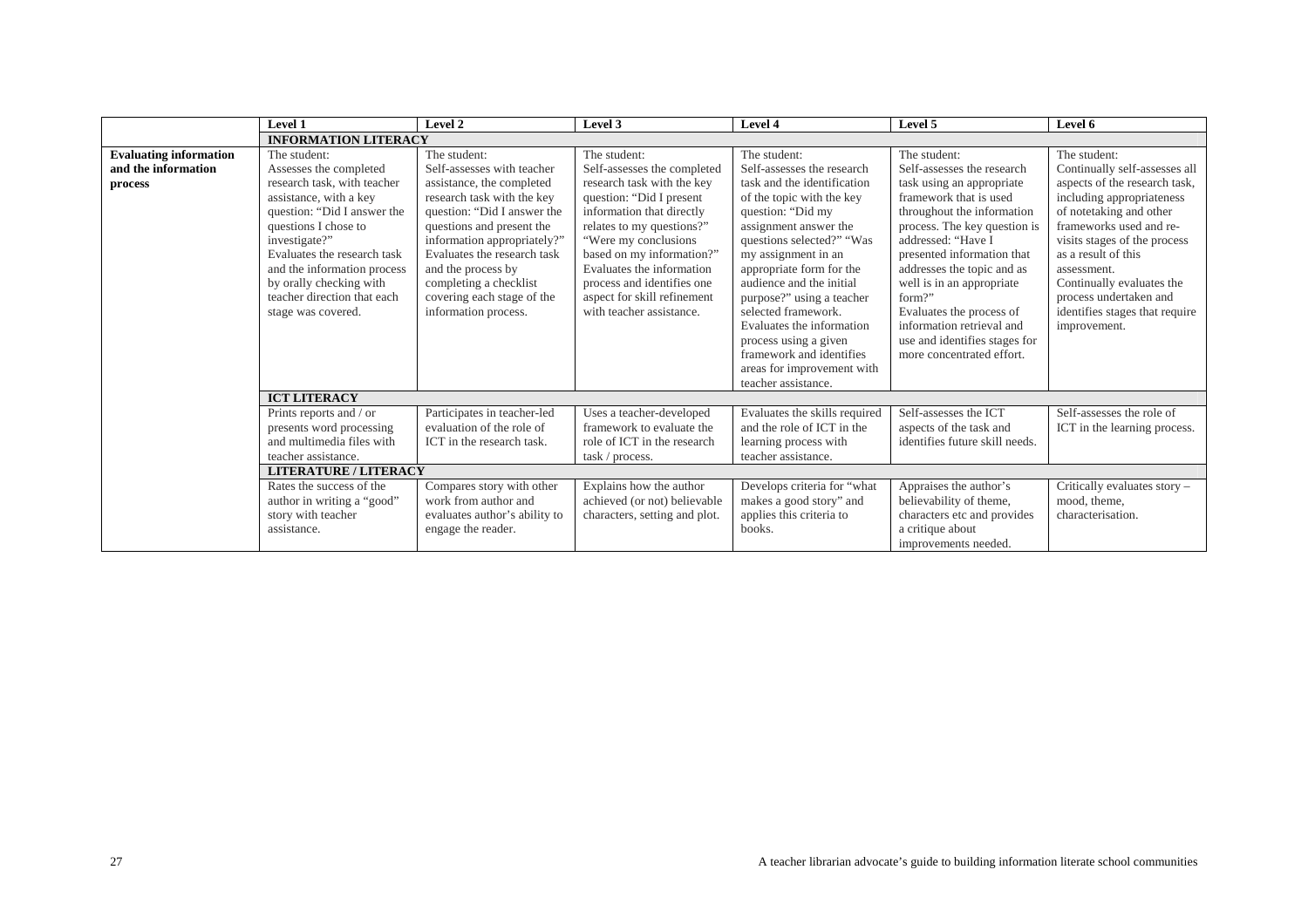### <span id="page-27-0"></span>**ASLA Statement on information literacy**

'Information is an essential to our survival as water, food, shelter and sleep. Information is, however, much more than a survival tool. Information unleashes our imagination and challenges our preconceptions and thereby provides us with a pathway to personal growth and fulfilment.

Throughout history the processing of information has been essential to assist human survival and growth. The last few decades have witnessed an amazing increase in the quantity of information and the Australian workforce is now concentrated around the collection, analysis, manipulation and communication of that information. Change has been so dramatic that Australian can now be described as an information society.

Today's decision makers are often overwhelmed with information and the challenge for them it to choose that which is appropriate. Effective decision making is built upon timely access to this information and the ability to process the available information to suit the requirements of the decision. This problem exists for the aged, for those in employment, for the unemployed and for those who are at school.

The need to be able to use information effectively has in many cases become more important than the acquiring of factual knowledge itself. The sum total of information increases at such a rate each day that yesterday's best answer may be known to be incorrect today. Much of what many children learn during their school life will be quite obsolete by the time they enter the workforce.

Effective learners are not just those people who are knowledgeable but rather they are people who are able to find and use information as required. We might say that effective learners are those who are information literate. Information literacy is synonymous with knowing how to learn. This means that the ability to process and use information effectively is more than a basic tool for the empowerment of school students: it is in fact the basic survival skills for those who wish to be successful in the 1990s and beyond.

Australian School Library Association Inc. 1994, *Policy statement: information literacy*, [http://www.asla.org.au/policy/p\\_infol.htm](http://www.asla.org.au/policy/p_infol.htm)

### **Information literacy resources**

**Events**

### *Conferences*

A listing of school library activities and events are available on the website. <http://www.asla.org.au/pd/>

### *Library and Information Week*

Raises awareness of the value of libraries and information services and information professionals in Australia. <http://www.alia.org.au/advocacy/liw/>

#### *International School Library Day*

Raises awareness of the value of school libraries throughout the world. <http://www.iasl-slo.org/isld.html>

#### **Online**

*Teacher librarian meeting space: EdNA Groups* <http://www.groups.edna.edu.au/course/view.php?id=5>

#### **Promotional materials**

*ASLA Advocacy programs* Information on the Association's various advocacy programs <http://www.asla.org.au/advocacy/>

#### *ALIA Advocacy programs*

Information on the Australian Library and Information Association advocacy programs <http://www.alia.org.au/advocacy/>